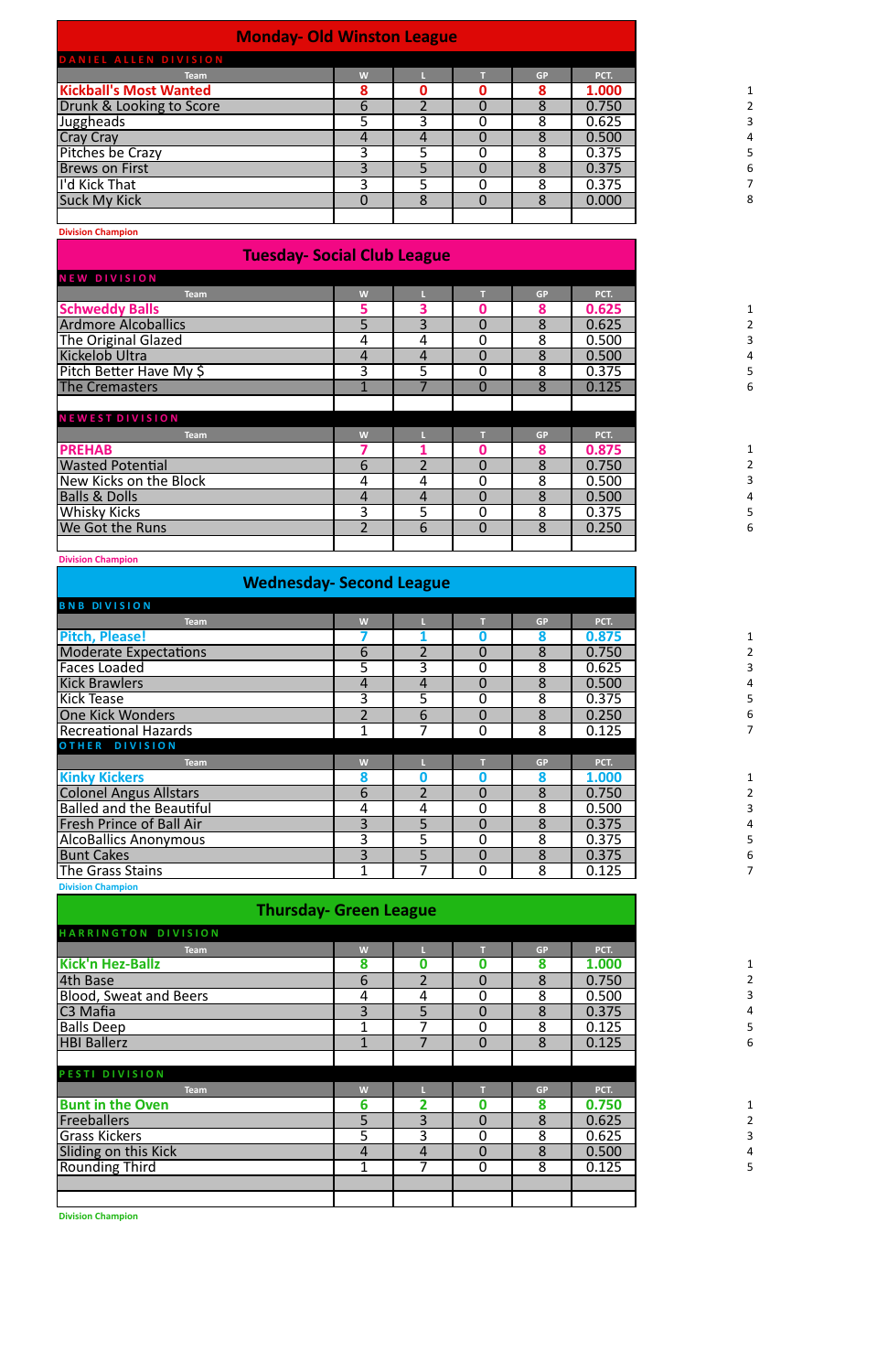| DATE TIME FIELD<br>6:45<br>6:45<br>7:45<br>7:45<br>8:45<br>8:45<br>6:45<br>6:45<br>7:45<br>7:45<br>8:45<br>8:45<br>6:45<br>6:45<br>7:45<br>7:45<br>8:45<br>8:45<br>6:45<br>6:45<br>7:45<br>7:45<br>8:45 | $\mathbf{1}$<br>$\overline{2}$<br>1<br>$\overline{2}$<br>1<br>$\overline{2}$<br>$\overline{1}$<br>$\overline{2}$<br>$\mathbf{1}$<br>$\overline{2}$<br>$\mathbf{1}$<br>$\overline{2}$<br>1<br>$\overline{2}$<br>1<br>$\overline{2}$<br>$\mathbf{1}$<br>$\overline{2}$<br>$\overline{1}$<br>$\overline{2}$<br>$\mathbf{1}$<br>$\overline{2}$ | <b>TEAM</b><br><b>Cray Cray</b><br><b>Kickball's Most Wanted</b><br><b>I'd Kick That</b><br><b>Drunk &amp; Looking to Score</b><br><b>Drunk &amp; Looking to Score</b><br><b>Juggheads</b><br>Pitches be Crazy<br><b>Juggheads</b><br><b>Cray Cray</b><br><b>Kickball's Most Wanted</b><br><b>Brews on First</b><br>Cray Cray<br><b>Juggheads</b><br><b>Brews on First</b><br>Pitches be Crazy<br>Suck My Kick<br><b>Pitches be Crazy</b><br><b>Kickball's Most Wanted</b><br><b>Kickball's Most Wanted</b><br><b>Pitches be Crazy</b><br><b>Drunk &amp; Looking to Score</b> | <b>SCORE</b><br>13<br>11<br>6<br>3<br>6<br>10<br>$\overline{0}$<br>12<br>10<br>5<br>11<br>4<br>6<br>10<br>3<br>$\overline{2}$<br>11<br>25<br>15<br>4 | <b>TEAM</b><br>Suck My Kick<br><b>Brews on First</b><br>Suck My Kick<br>Pitches be Crazy<br>I'd Kick That<br>Pitches be Crazy<br><b>Kickball's Most Wanted</b><br>I'd Kick That<br><b>Brews on First</b><br>Juggheads<br><b>Suck My Kick</b><br><b>Drunk &amp; Looking to Score</b><br>Cray Cray<br><b>Drunk &amp; Looking to Score</b><br><b>Cray Cray</b><br><b>Drunk &amp; Looking to Score</b><br>I'd Kick That<br>Suck My Kick<br>Drunk & Looking to Score<br><b>Brews on First</b> | <b>SCORE</b><br>$\overline{2}$<br>1<br>5<br>$\mathbf 0$<br>5<br>$\mathbf 0$<br>10<br>$\overline{2}$<br>3<br>3<br>$\overline{3}$<br>5<br>4<br>14<br>5<br>18<br>6<br>0<br>3 |
|---------------------------------------------------------------------------------------------------------------------------------------------------------------------------------------------------------|--------------------------------------------------------------------------------------------------------------------------------------------------------------------------------------------------------------------------------------------------------------------------------------------------------------------------------------------|-------------------------------------------------------------------------------------------------------------------------------------------------------------------------------------------------------------------------------------------------------------------------------------------------------------------------------------------------------------------------------------------------------------------------------------------------------------------------------------------------------------------------------------------------------------------------------|------------------------------------------------------------------------------------------------------------------------------------------------------|------------------------------------------------------------------------------------------------------------------------------------------------------------------------------------------------------------------------------------------------------------------------------------------------------------------------------------------------------------------------------------------------------------------------------------------------------------------------------------------|---------------------------------------------------------------------------------------------------------------------------------------------------------------------------|
|                                                                                                                                                                                                         |                                                                                                                                                                                                                                                                                                                                            |                                                                                                                                                                                                                                                                                                                                                                                                                                                                                                                                                                               |                                                                                                                                                      |                                                                                                                                                                                                                                                                                                                                                                                                                                                                                          |                                                                                                                                                                           |
|                                                                                                                                                                                                         |                                                                                                                                                                                                                                                                                                                                            |                                                                                                                                                                                                                                                                                                                                                                                                                                                                                                                                                                               |                                                                                                                                                      |                                                                                                                                                                                                                                                                                                                                                                                                                                                                                          |                                                                                                                                                                           |
|                                                                                                                                                                                                         |                                                                                                                                                                                                                                                                                                                                            |                                                                                                                                                                                                                                                                                                                                                                                                                                                                                                                                                                               |                                                                                                                                                      |                                                                                                                                                                                                                                                                                                                                                                                                                                                                                          |                                                                                                                                                                           |
|                                                                                                                                                                                                         |                                                                                                                                                                                                                                                                                                                                            |                                                                                                                                                                                                                                                                                                                                                                                                                                                                                                                                                                               |                                                                                                                                                      |                                                                                                                                                                                                                                                                                                                                                                                                                                                                                          |                                                                                                                                                                           |
|                                                                                                                                                                                                         |                                                                                                                                                                                                                                                                                                                                            |                                                                                                                                                                                                                                                                                                                                                                                                                                                                                                                                                                               |                                                                                                                                                      |                                                                                                                                                                                                                                                                                                                                                                                                                                                                                          |                                                                                                                                                                           |
|                                                                                                                                                                                                         |                                                                                                                                                                                                                                                                                                                                            |                                                                                                                                                                                                                                                                                                                                                                                                                                                                                                                                                                               |                                                                                                                                                      |                                                                                                                                                                                                                                                                                                                                                                                                                                                                                          |                                                                                                                                                                           |
|                                                                                                                                                                                                         |                                                                                                                                                                                                                                                                                                                                            |                                                                                                                                                                                                                                                                                                                                                                                                                                                                                                                                                                               |                                                                                                                                                      |                                                                                                                                                                                                                                                                                                                                                                                                                                                                                          |                                                                                                                                                                           |
|                                                                                                                                                                                                         |                                                                                                                                                                                                                                                                                                                                            |                                                                                                                                                                                                                                                                                                                                                                                                                                                                                                                                                                               |                                                                                                                                                      |                                                                                                                                                                                                                                                                                                                                                                                                                                                                                          |                                                                                                                                                                           |
|                                                                                                                                                                                                         |                                                                                                                                                                                                                                                                                                                                            |                                                                                                                                                                                                                                                                                                                                                                                                                                                                                                                                                                               |                                                                                                                                                      |                                                                                                                                                                                                                                                                                                                                                                                                                                                                                          |                                                                                                                                                                           |
|                                                                                                                                                                                                         |                                                                                                                                                                                                                                                                                                                                            |                                                                                                                                                                                                                                                                                                                                                                                                                                                                                                                                                                               |                                                                                                                                                      |                                                                                                                                                                                                                                                                                                                                                                                                                                                                                          |                                                                                                                                                                           |
|                                                                                                                                                                                                         |                                                                                                                                                                                                                                                                                                                                            |                                                                                                                                                                                                                                                                                                                                                                                                                                                                                                                                                                               |                                                                                                                                                      |                                                                                                                                                                                                                                                                                                                                                                                                                                                                                          |                                                                                                                                                                           |
|                                                                                                                                                                                                         |                                                                                                                                                                                                                                                                                                                                            |                                                                                                                                                                                                                                                                                                                                                                                                                                                                                                                                                                               |                                                                                                                                                      |                                                                                                                                                                                                                                                                                                                                                                                                                                                                                          |                                                                                                                                                                           |
|                                                                                                                                                                                                         |                                                                                                                                                                                                                                                                                                                                            |                                                                                                                                                                                                                                                                                                                                                                                                                                                                                                                                                                               |                                                                                                                                                      |                                                                                                                                                                                                                                                                                                                                                                                                                                                                                          |                                                                                                                                                                           |
|                                                                                                                                                                                                         |                                                                                                                                                                                                                                                                                                                                            |                                                                                                                                                                                                                                                                                                                                                                                                                                                                                                                                                                               |                                                                                                                                                      |                                                                                                                                                                                                                                                                                                                                                                                                                                                                                          |                                                                                                                                                                           |
|                                                                                                                                                                                                         |                                                                                                                                                                                                                                                                                                                                            |                                                                                                                                                                                                                                                                                                                                                                                                                                                                                                                                                                               |                                                                                                                                                      |                                                                                                                                                                                                                                                                                                                                                                                                                                                                                          |                                                                                                                                                                           |
|                                                                                                                                                                                                         |                                                                                                                                                                                                                                                                                                                                            |                                                                                                                                                                                                                                                                                                                                                                                                                                                                                                                                                                               |                                                                                                                                                      |                                                                                                                                                                                                                                                                                                                                                                                                                                                                                          |                                                                                                                                                                           |
|                                                                                                                                                                                                         |                                                                                                                                                                                                                                                                                                                                            |                                                                                                                                                                                                                                                                                                                                                                                                                                                                                                                                                                               |                                                                                                                                                      |                                                                                                                                                                                                                                                                                                                                                                                                                                                                                          |                                                                                                                                                                           |
|                                                                                                                                                                                                         |                                                                                                                                                                                                                                                                                                                                            |                                                                                                                                                                                                                                                                                                                                                                                                                                                                                                                                                                               |                                                                                                                                                      |                                                                                                                                                                                                                                                                                                                                                                                                                                                                                          |                                                                                                                                                                           |
|                                                                                                                                                                                                         |                                                                                                                                                                                                                                                                                                                                            |                                                                                                                                                                                                                                                                                                                                                                                                                                                                                                                                                                               |                                                                                                                                                      |                                                                                                                                                                                                                                                                                                                                                                                                                                                                                          |                                                                                                                                                                           |
|                                                                                                                                                                                                         |                                                                                                                                                                                                                                                                                                                                            |                                                                                                                                                                                                                                                                                                                                                                                                                                                                                                                                                                               |                                                                                                                                                      |                                                                                                                                                                                                                                                                                                                                                                                                                                                                                          |                                                                                                                                                                           |
|                                                                                                                                                                                                         |                                                                                                                                                                                                                                                                                                                                            |                                                                                                                                                                                                                                                                                                                                                                                                                                                                                                                                                                               |                                                                                                                                                      |                                                                                                                                                                                                                                                                                                                                                                                                                                                                                          | 5                                                                                                                                                                         |
|                                                                                                                                                                                                         |                                                                                                                                                                                                                                                                                                                                            |                                                                                                                                                                                                                                                                                                                                                                                                                                                                                                                                                                               | 8                                                                                                                                                    | Juggheads                                                                                                                                                                                                                                                                                                                                                                                                                                                                                | $\overline{7}$                                                                                                                                                            |
|                                                                                                                                                                                                         |                                                                                                                                                                                                                                                                                                                                            | I'd Kick That                                                                                                                                                                                                                                                                                                                                                                                                                                                                                                                                                                 | 3                                                                                                                                                    | <b>Cray Cray</b>                                                                                                                                                                                                                                                                                                                                                                                                                                                                         | 19                                                                                                                                                                        |
|                                                                                                                                                                                                         | $\mathbf{1}$                                                                                                                                                                                                                                                                                                                               | <b>Suck My Kick</b>                                                                                                                                                                                                                                                                                                                                                                                                                                                                                                                                                           | $\overline{0}$                                                                                                                                       | <b>Juggheads</b>                                                                                                                                                                                                                                                                                                                                                                                                                                                                         | 11                                                                                                                                                                        |
| 8:45                                                                                                                                                                                                    | $\overline{2}$                                                                                                                                                                                                                                                                                                                             |                                                                                                                                                                                                                                                                                                                                                                                                                                                                                                                                                                               |                                                                                                                                                      |                                                                                                                                                                                                                                                                                                                                                                                                                                                                                          |                                                                                                                                                                           |
| 6:45                                                                                                                                                                                                    | 1                                                                                                                                                                                                                                                                                                                                          | Suck My Kick                                                                                                                                                                                                                                                                                                                                                                                                                                                                                                                                                                  |                                                                                                                                                      | Pitches be Crazy                                                                                                                                                                                                                                                                                                                                                                                                                                                                         |                                                                                                                                                                           |
|                                                                                                                                                                                                         |                                                                                                                                                                                                                                                                                                                                            |                                                                                                                                                                                                                                                                                                                                                                                                                                                                                                                                                                               |                                                                                                                                                      |                                                                                                                                                                                                                                                                                                                                                                                                                                                                                          |                                                                                                                                                                           |
|                                                                                                                                                                                                         |                                                                                                                                                                                                                                                                                                                                            |                                                                                                                                                                                                                                                                                                                                                                                                                                                                                                                                                                               |                                                                                                                                                      |                                                                                                                                                                                                                                                                                                                                                                                                                                                                                          |                                                                                                                                                                           |
|                                                                                                                                                                                                         |                                                                                                                                                                                                                                                                                                                                            |                                                                                                                                                                                                                                                                                                                                                                                                                                                                                                                                                                               |                                                                                                                                                      |                                                                                                                                                                                                                                                                                                                                                                                                                                                                                          |                                                                                                                                                                           |
|                                                                                                                                                                                                         |                                                                                                                                                                                                                                                                                                                                            |                                                                                                                                                                                                                                                                                                                                                                                                                                                                                                                                                                               |                                                                                                                                                      |                                                                                                                                                                                                                                                                                                                                                                                                                                                                                          |                                                                                                                                                                           |
|                                                                                                                                                                                                         |                                                                                                                                                                                                                                                                                                                                            |                                                                                                                                                                                                                                                                                                                                                                                                                                                                                                                                                                               |                                                                                                                                                      |                                                                                                                                                                                                                                                                                                                                                                                                                                                                                          |                                                                                                                                                                           |
|                                                                                                                                                                                                         |                                                                                                                                                                                                                                                                                                                                            |                                                                                                                                                                                                                                                                                                                                                                                                                                                                                                                                                                               |                                                                                                                                                      |                                                                                                                                                                                                                                                                                                                                                                                                                                                                                          |                                                                                                                                                                           |
|                                                                                                                                                                                                         |                                                                                                                                                                                                                                                                                                                                            |                                                                                                                                                                                                                                                                                                                                                                                                                                                                                                                                                                               |                                                                                                                                                      |                                                                                                                                                                                                                                                                                                                                                                                                                                                                                          |                                                                                                                                                                           |
|                                                                                                                                                                                                         |                                                                                                                                                                                                                                                                                                                                            |                                                                                                                                                                                                                                                                                                                                                                                                                                                                                                                                                                               |                                                                                                                                                      |                                                                                                                                                                                                                                                                                                                                                                                                                                                                                          | 1                                                                                                                                                                         |
| 7:45                                                                                                                                                                                                    | $\mathbf{1}$                                                                                                                                                                                                                                                                                                                               |                                                                                                                                                                                                                                                                                                                                                                                                                                                                                                                                                                               |                                                                                                                                                      |                                                                                                                                                                                                                                                                                                                                                                                                                                                                                          |                                                                                                                                                                           |
| 7:45                                                                                                                                                                                                    | $\overline{2}$                                                                                                                                                                                                                                                                                                                             |                                                                                                                                                                                                                                                                                                                                                                                                                                                                                                                                                                               | 5                                                                                                                                                    |                                                                                                                                                                                                                                                                                                                                                                                                                                                                                          | $\overline{3}$                                                                                                                                                            |
| 8:45                                                                                                                                                                                                    | $\mathbf{1}$                                                                                                                                                                                                                                                                                                                               |                                                                                                                                                                                                                                                                                                                                                                                                                                                                                                                                                                               |                                                                                                                                                      |                                                                                                                                                                                                                                                                                                                                                                                                                                                                                          |                                                                                                                                                                           |
| 8:45                                                                                                                                                                                                    | $\overline{2}$                                                                                                                                                                                                                                                                                                                             | Cray Cray                                                                                                                                                                                                                                                                                                                                                                                                                                                                                                                                                                     | $\mathbf{1}$                                                                                                                                         | <b>Kickball's Most Wanted</b>                                                                                                                                                                                                                                                                                                                                                                                                                                                            | <b>10</b>                                                                                                                                                                 |
| 6:45                                                                                                                                                                                                    | 1                                                                                                                                                                                                                                                                                                                                          | I'd Kick That                                                                                                                                                                                                                                                                                                                                                                                                                                                                                                                                                                 | 5                                                                                                                                                    | Cray Cray                                                                                                                                                                                                                                                                                                                                                                                                                                                                                | $\overline{4}$                                                                                                                                                            |
| 6:45                                                                                                                                                                                                    | $\overline{2}$                                                                                                                                                                                                                                                                                                                             |                                                                                                                                                                                                                                                                                                                                                                                                                                                                                                                                                                               |                                                                                                                                                      |                                                                                                                                                                                                                                                                                                                                                                                                                                                                                          |                                                                                                                                                                           |
| 7:45                                                                                                                                                                                                    | $\mathbf{1}$                                                                                                                                                                                                                                                                                                                               | Kickball's Most Wanted                                                                                                                                                                                                                                                                                                                                                                                                                                                                                                                                                        | 8                                                                                                                                                    | Drunk & Looking to Score                                                                                                                                                                                                                                                                                                                                                                                                                                                                 | $\mathbf{1}$                                                                                                                                                              |
| 7:45                                                                                                                                                                                                    | $\overline{2}$                                                                                                                                                                                                                                                                                                                             |                                                                                                                                                                                                                                                                                                                                                                                                                                                                                                                                                                               |                                                                                                                                                      |                                                                                                                                                                                                                                                                                                                                                                                                                                                                                          |                                                                                                                                                                           |
| 8:45                                                                                                                                                                                                    | 1                                                                                                                                                                                                                                                                                                                                          | Pitches be Crazy                                                                                                                                                                                                                                                                                                                                                                                                                                                                                                                                                              | 11                                                                                                                                                   | <b>Brews on First</b>                                                                                                                                                                                                                                                                                                                                                                                                                                                                    | 3                                                                                                                                                                         |
|                                                                                                                                                                                                         |                                                                                                                                                                                                                                                                                                                                            |                                                                                                                                                                                                                                                                                                                                                                                                                                                                                                                                                                               |                                                                                                                                                      |                                                                                                                                                                                                                                                                                                                                                                                                                                                                                          |                                                                                                                                                                           |
|                                                                                                                                                                                                         |                                                                                                                                                                                                                                                                                                                                            |                                                                                                                                                                                                                                                                                                                                                                                                                                                                                                                                                                               |                                                                                                                                                      |                                                                                                                                                                                                                                                                                                                                                                                                                                                                                          |                                                                                                                                                                           |
|                                                                                                                                                                                                         |                                                                                                                                                                                                                                                                                                                                            |                                                                                                                                                                                                                                                                                                                                                                                                                                                                                                                                                                               |                                                                                                                                                      |                                                                                                                                                                                                                                                                                                                                                                                                                                                                                          |                                                                                                                                                                           |
|                                                                                                                                                                                                         |                                                                                                                                                                                                                                                                                                                                            |                                                                                                                                                                                                                                                                                                                                                                                                                                                                                                                                                                               |                                                                                                                                                      |                                                                                                                                                                                                                                                                                                                                                                                                                                                                                          |                                                                                                                                                                           |
|                                                                                                                                                                                                         |                                                                                                                                                                                                                                                                                                                                            |                                                                                                                                                                                                                                                                                                                                                                                                                                                                                                                                                                               |                                                                                                                                                      |                                                                                                                                                                                                                                                                                                                                                                                                                                                                                          |                                                                                                                                                                           |
|                                                                                                                                                                                                         |                                                                                                                                                                                                                                                                                                                                            |                                                                                                                                                                                                                                                                                                                                                                                                                                                                                                                                                                               |                                                                                                                                                      |                                                                                                                                                                                                                                                                                                                                                                                                                                                                                          |                                                                                                                                                                           |
| 8:45                                                                                                                                                                                                    | $\mathbf{1}$                                                                                                                                                                                                                                                                                                                               |                                                                                                                                                                                                                                                                                                                                                                                                                                                                                                                                                                               |                                                                                                                                                      |                                                                                                                                                                                                                                                                                                                                                                                                                                                                                          |                                                                                                                                                                           |
|                                                                                                                                                                                                         | 6:45<br>7:45<br>7:45<br>8:45<br>8:45<br>6:45<br>6:45<br>8:45<br>6:45<br>6:45<br>7:45<br>7:45                                                                                                                                                                                                                                               | $\overline{2}$<br>$\mathbf{1}$<br>$\overline{2}$<br>1<br>$\overline{2}$<br>$\mathbf{1}$<br>$\overline{2}$<br>$\overline{2}$<br>$\mathbf{1}$<br>$\overline{2}$<br>$\mathbf{1}$                                                                                                                                                                                                                                                                                                                                                                                                 | <b>Brews on First</b><br>I'd Kick That<br><b>Suck My Kick</b><br><b>I'd Kick That</b><br>$\overline{2}$                                              | $\bf{0}$                                                                                                                                                                                                                                                                                                                                                                                                                                                                                 | Juggheads<br>Kickball's Most Wanted<br><b>Juggheads</b><br><b>Brews on First</b>                                                                                          |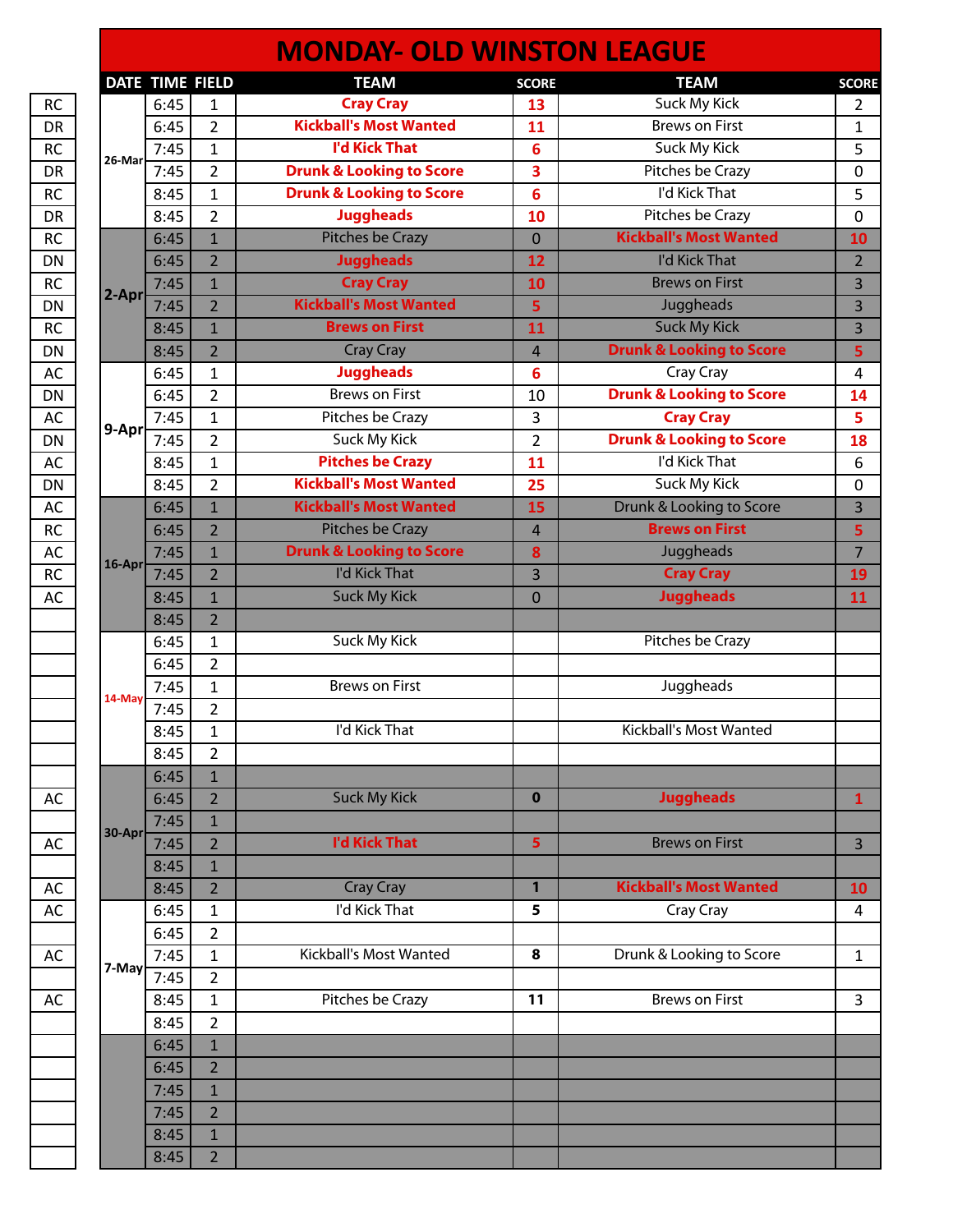|                        |           |                 |                | <b>TUESDAY- SOCIAL CLUB LEAGUE</b> |                |                               |                              |
|------------------------|-----------|-----------------|----------------|------------------------------------|----------------|-------------------------------|------------------------------|
|                        |           | DATE TIME FIELD |                | <b>TEAM</b>                        | <b>SCORE</b>   | <b>TEAM</b>                   | <b>SCORE</b>                 |
| DN/MB                  |           | 6:45            | 1              | <b>Ardmore Alcoballics</b>         | 4              | The Original Glazed           | $\overline{2}$               |
| BZ                     |           | 6:45            | $\overline{2}$ | <b>Balls &amp; Dolls</b>           | $\overline{z}$ | <b>Whisky Kicks</b>           | 2                            |
| DN/MB                  | 27-Mar    | 7:45            | $\mathbf{1}$   | Pitch Better Have My \$            | 8              | The Cremasters                | 2                            |
| <b>BZ</b>              |           | 7:45            | $\overline{2}$ | New Kicks on the Block             | 3              | <b>PREHAB</b>                 | 6                            |
| DN/MB                  |           | 8:45            | $\mathbf{1}$   | <b>Schweddy Balls</b>              | 11             | Kickelob Ultra                | 2                            |
| <b>BZ</b>              |           | 8:45            | $\overline{2}$ | <b>We Got the Runs</b>             | 7              | <b>Wasted Potential</b>       | $\overline{2}$               |
| AC                     |           | 6:45            | $\mathbf{1}$   | Pitch Better Have My \$            | 3              | <b>Schweddy Balls</b>         | 5                            |
| <b>MB</b>              |           | 6:45            | $\overline{2}$ | <b>The Cremasters</b>              | $\mathbf{1}$   | <b>Ardmore Alcoballics</b>    | $\mathbf 0$                  |
| AC                     |           | 7:45            | $\mathbf{1}$   | <b>PREHAB</b>                      | 10             | <b>Wasted Potential</b>       | $\overline{2}$               |
| MB                     | $3 - Apr$ | 7:45            | $\overline{2}$ | <b>The Original Glazed</b>         | 3              | <b>Kickelob Ultra</b>         | $\mathbf{1}$                 |
| AC                     |           | 8:45            | $\overline{1}$ | <b>Whisky Kicks</b>                | 5              | New Kicks on the Block        | $\overline{4}$               |
| MB                     |           | 8:45            | $\overline{2}$ | <b>Balls &amp; Dolls</b>           | $\overline{2}$ | We Got the Runs               | $\mathbf{1}$                 |
| AC                     |           | 6:45            | $\mathbf{1}$   | The Cremasters                     | 1              | <b>Wasted Potential</b>       | 8                            |
| DN                     |           | 6:45            | $\overline{2}$ | <b>Schweddy Balls</b>              | 6              | <b>Balls &amp; Dolls</b>      | 7                            |
| AC                     |           | 7:45            | $\mathbf{1}$   | <b>The Original Glazed</b>         | 6              | <b>Whisky Kicks</b>           | 4                            |
| DN                     | $10-Apr$  | 7:45            | $\overline{2}$ | <b>Kickelob Ultra</b>              | 6              | We Got the Runs               | 1                            |
| AC                     |           | 8:45            | $\mathbf{1}$   | <b>Ardmore Alcoballics</b>         | 5              | PREHAB                        | 2                            |
| DN                     |           | 8:45            | $\overline{2}$ | Pitch Better Have My \$            | $\overline{7}$ | New Kicks on the Block        | 4                            |
| <b>BZ</b>              |           | 6:45            | $\mathbf{1}$   | <b>Ardmore Alcoballics</b>         | 3              | Kickelob Ultra                | $\overline{2}$               |
| MB                     |           | 6:45            | $\overline{2}$ | New Kicks on the Block             | 3              | <b>Wasted Potential</b>       | 4                            |
| DN                     |           | 7:45            | $\mathbf{1}$   | <b>The Cremasters</b>              | $\overline{2}$ | <b>Schweddy Balls</b>         | 19                           |
| MB                     | $17-Apr$  | 7:45            | $\overline{2}$ | <b>Whisky Kicks</b>                | 4              | We Got the Runs               | $\mathbf{1}$                 |
| DN                     |           | 8:45            | $\mathbf{1}$   | <b>The Original Glazed</b>         | 3              | Pitch Better Have My \$       | $\overline{2}$               |
| MB                     |           | 8:45            | $\overline{2}$ | <b>PREHAB</b>                      | 10             | <b>Balls &amp; Dolls</b>      | 3                            |
| AC                     |           | 6:45            | 1              | <b>Balls &amp; Dolls</b>           | 4              | Kickelob Ultra                | $\overline{2}$               |
| DR                     |           | 6:45            | $\overline{2}$ | <b>Whisky Kicks</b>                | 1              | The Cremasters                | $\mathbf 0$                  |
| AC                     |           | 7:45            | $\mathbf{1}$   | <b>PREHAB</b>                      | 8              | Pitch Better Have My \$       | 2                            |
| <b>DR</b>              | 22-May    | 7:45            | $\overline{2}$ | <b>New Kicks on the Block</b>      | 5              | <b>Ardmore Alcoballics</b>    | 4                            |
| AC                     |           | 8:45            | $\mathbf{1}$   | <b>Wasted Potential</b>            | $\overline{7}$ | The Original Glazed           | 5                            |
| DR                     |           | 8:45            | 2              | <b>We Got the Runs</b>             | 10             | <b>Schweddy Balls</b>         | 4                            |
| <b>DN</b>              |           | 6:45            | $\mathbf{1}$   | <b>Whisky Kicks</b>                | $\overline{0}$ | <b>PREHAB</b>                 | 13                           |
| BZ                     |           | 6:45            | $\overline{2}$ | <b>Kickelob Ultra</b>              | 15             | Pitch Better Have My \$       | 6                            |
| <b>DN</b>              |           | 7:45            | $\mathbf{1}$   | We Got the Runs                    | 3              | <b>New Kicks on the Block</b> | 7                            |
| <b>BZ</b>              | $1-May$   | 7:45            | $\overline{2}$ | <b>Wasted Potential</b>            | 9              | <b>Balls &amp; Dolls</b>      | 8                            |
|                        |           |                 | $\mathbf{1}$   |                                    | 3              | <b>Ardmore Alcoballics</b>    |                              |
| <b>DN</b><br><b>BZ</b> |           | 8:45            | $\overline{2}$ | <b>Schweddy Balls</b>              |                |                               | $\mathbf{1}$<br>$\mathbf{1}$ |
|                        |           | 8:45            |                | <b>The Cremasters</b>              | $\mathbf{0}$   | <b>The Original Glazed</b>    |                              |
| <b>DN</b>              |           | 6:45            | 1              | Pitch Better Have My \$            | 6              | We Got the Runs               | 4                            |
| MВ                     |           | 6:45            | $\overline{2}$ | The Original Glazed                | $\mathbf{1}$   | <b>New Kicks on the Block</b> | 12                           |
| <b>DN</b>              | 8-May     | 7:45            | 1              | <b>Schweddy Balls</b>              | $\overline{7}$ | <b>Wasted Potential</b>       | 9                            |
| MB                     |           | 7:45            | $\overline{2}$ | <b>Kickelob Ultra</b>              | 5              | <b>Whisky Kicks</b>           | 0                            |
| <b>DN</b>              |           | 8:45            | $\mathbf{1}$   | <b>Ardmore Alcoballics</b>         | 10             | <b>Balls &amp; Dolls</b>      | 1                            |
| MВ                     |           | 8:45            | $\overline{2}$ | The Cremasters                     | 3              | <b>PREHAB</b>                 | 9                            |
| AC                     |           | 6:45            | $\mathbf{1}$   | <b>Schweddy Balls</b>              | 9              | The Original Glazed           | $\overline{0}$               |
| DN                     |           | 6:45            | $\overline{2}$ | <b>Wasted Potential</b>            | $6\phantom{1}$ | <b>Whisky Kicks</b>           | $\overline{2}$               |
| AC                     | $5 - Jun$ | 7:45            | $\mathbf{1}$   | <b>Ardmore Alcoballics</b>         | $\overline{7}$ | Pitch Better Have My \$       | $\overline{4}$               |
| <b>DN</b>              |           | 7:45            | $\overline{2}$ | <b>New Kicks on the Block</b>      | $\overline{2}$ | <b>Balls &amp; Dolls</b>      | $\mathbf 0$                  |
| AC                     |           | 8:45            | $\mathbf{1}$   | <b>Kickelob Ultra</b>              | 1              | <b>The Cremasters</b>         | 0                            |
| DN                     |           | 8:45            | $\overline{2}$ | We Got the Runs                    | $\overline{a}$ | <b>PREHAB</b>                 | $\overline{7}$               |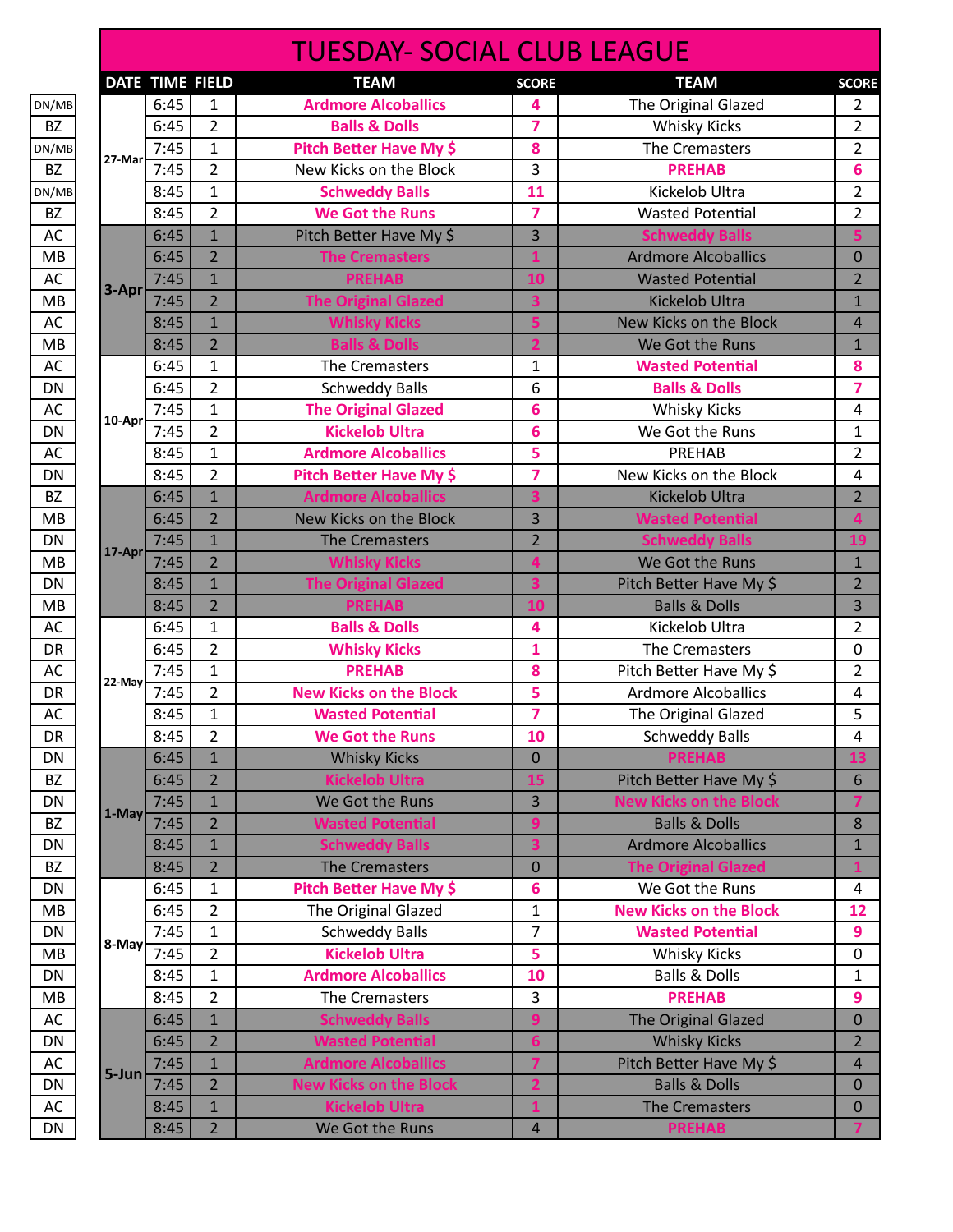|                          |               |                 |                | <b>WEDNESDAY- SECOND LEAGUE</b> |                         |                                 |                 |
|--------------------------|---------------|-----------------|----------------|---------------------------------|-------------------------|---------------------------------|-----------------|
|                          |               | DATE TIME FIELD |                | <b>TEAM</b>                     | <b>SCORE</b>            | <b>TEAM</b>                     | <b>SCORE</b>    |
| DN                       |               | 6:45            | $\mathbf{1}$   | <b>Kick Tease</b>               | 17                      | <b>Recreational Hazards</b>     | 3               |
| BZ/MB                    |               | 6:45            | $\overline{2}$ | <b>AlcoBallics Anonymous</b>    | 12                      | The Grass Stains                | $\overline{4}$  |
| DN                       | 28-Mar        | 7:45            | $\overline{1}$ | <b>Faces Loaded</b>             | $\overline{9}$          | <b>Moderate Expectations</b>    | $\mathbf{1}$    |
| BZ/MB                    |               | 7:45            | $\overline{2}$ | <b>Bunt Cakes</b>               | 4                       | Fresh Prince of Ball Air        | $\overline{2}$  |
| <b>DN</b>                |               | 8:45            | $\overline{1}$ | <b>Kick Brawlers</b>            | $\overline{12}$         | <b>One Kick Wonders</b>         | 4               |
| BZ/MB                    |               | 8:45            | $\overline{2}$ | <b>Balled and the Beautiful</b> | 5                       | <b>Colonel Angus Allstars</b>   | $\mathbf{1}$    |
| DN                       |               | 6:45            | $\overline{1}$ | <b>AlcoBallics Anonymous</b>    | $\overline{2}$          | <b>Colonel Angus Allstars</b>   | 6               |
| $\overline{BZ}$          |               | 6:45            | $\overline{2}$ | <b>Kick Tease</b>               | $\overline{12}$         | <b>One Kick Wonders</b>         | $\overline{5}$  |
| DN                       |               | 7:45            | $\mathbf{1}$   | The Grass Stains                | $\mathbf{1}$            | <b>Kinky Kickers</b>            | 11              |
| $\overline{BZ}$          | 4-Apr         | 7:45            | $\overline{2}$ | <b>Recreational Hazards</b>     | $\overline{2}$          | <b>Pitch, Please!</b>           | 12              |
| DN                       |               | 8:45            | $\overline{1}$ | <b>Bunt Cakes</b>               | $\overline{9}$          | <b>Balled and the Beautiful</b> | $\overline{1}$  |
| $\overline{BZ}$          |               | 8:45            | $\overline{2}$ | <b>Faces Loaded</b>             | $\overline{6}$          | <b>Kick Brawlers</b>            | 8               |
| $\overline{BZ}$          |               | 6:45            | $\overline{1}$ | <b>Pitch, Please!</b>           | 6                       | <b>AlcoBallics Anonymous</b>    | $\overline{3}$  |
| AC                       |               | 6:45            | $\overline{2}$ | <b>Kick Tease</b>               | $\overline{2}$          | <b>Kinky Kickers</b>            | 7               |
| <b>BZ</b>                |               | 7:35            | $\mathbf{1}$   | <b>Moderate Expectations</b>    | 9                       | The Grass Stains                | $\sqrt{4}$      |
| AC                       | $11-Apr$      | 7:35            | $\overline{2}$ | <b>Recreational Hazards</b>     | $\overline{1}$          | <b>Colonel Angus Allstars</b>   | 5               |
| $\overline{BZ}$          |               | 8:25            | $\overline{1}$ | <b>Faces Loaded</b>             | 8                       | <b>Balled and the Beautiful</b> | $\mathbf{1}$    |
| AC                       |               | 8:25            | $\overline{2}$ | <b>Kick Brawlers</b>            | $\overline{\mathbf{3}}$ | <b>Bunt Cakes</b>               | $\overline{2}$  |
| $\overline{BZ}$          |               | 9:15            | $\overline{1}$ | <b>One Kick Wonders</b>         | 7                       | Fresh Prince of Ball Air        | $\overline{6}$  |
| <b>BZ</b>                |               | 6:45            | $\mathbf{1}$   | <b>Pitch, Please!</b>           | 16                      | <b>Moderate Expectations</b>    | $\overline{4}$  |
| MB                       |               | 6:45            | $\overline{2}$ |                                 | 13                      | <b>Fresh Prince of Ball Air</b> | $\overline{3}$  |
|                          |               |                 | $\overline{1}$ | <b>Kinky Kickers</b>            | $\overline{1}$          |                                 | $\Delta$        |
| BZ                       | 18-Apr        | 7:45            |                | <b>Recreational Hazards</b>     |                         | <b>One Kick Wonders</b>         |                 |
| MB                       |               | 7:45            | $\overline{2}$ | The Grass Stains                | $\overline{3}$          | <b>Colonel Angus Allstars</b>   | 8               |
| <b>BZ</b>                |               | 8:45            | $\overline{1}$ | <b>Kick Tease</b>               | $\overline{8}$          | <b>Faces Loaded</b>             | 9               |
| $\overline{\mathsf{MB}}$ |               | 8:45            | $\overline{2}$ | <b>AlcoBallics Anonymous</b>    | 8                       | <b>Bunt Cakes</b>               | $\overline{4}$  |
| AC                       |               | 6:45            | $\mathbf{1}$   | <b>Fresh Prince of Ball Air</b> | 10                      | <b>Balled and the Beautiful</b> | 4               |
| MB                       |               | 6:45            | $\overline{2}$ | <b>Moderate Expectations</b>    | $\overline{\mathbf{3}}$ | <b>Kick Brawlers</b>            | $\overline{2}$  |
| AC                       | 30-May        | 7:45            | $\mathbf{1}$   | The Grass Stains                | $\overline{9}$          | <b>Bunt Cakes</b>               | 14              |
| <b>MB</b>                |               | 7:45            | $\overline{2}$ | <b>Recreational Hazards</b>     | 4                       | <b>Faces Loaded</b>             | $\overline{3}$  |
| AC                       |               | 8:45            | $\overline{1}$ | <b>Colonel Angus Allstars</b>   | $\overline{0}$          | <b>Kinky Kickers</b>            | $\overline{17}$ |
| MB                       |               | 8:45            | $\overline{2}$ | One Kick Wonders                | $\overline{3}$          | <b>Pitch, Please!</b>           | 7               |
| <b>AC</b>                |               | 6:45            | $\overline{1}$ | One Kick Wonders                | $\overline{2}$          | <b>Faces Loaded</b>             | $\overline{3}$  |
| DN                       |               | 6:45            | $\overline{2}$ | <b>Colonel Angus Allstars</b>   | 10                      | <b>Bunt Cakes</b>               | $\overline{0}$  |
| AC                       | 2-May         | 7:45            | $\mathbf{1}$   | <b>Pitch, Please!</b>           | 5                       | <b>Kick Brawlers</b>            | $\overline{4}$  |
| $\overline{DN}$          |               | 7:45            | $\overline{2}$ | <b>Kinky Kickers</b>            | $\overline{12}$         | <b>Balled and the Beautiful</b> | $\overline{6}$  |
| AC                       |               | 8:45            | 1              | <b>Moderate Expectations</b>    | 9                       | <b>Kick Tease</b>               | 8               |
| <b>DN</b>                |               | 8:45            | $2^{\circ}$    | <b>Fresh Prince of Ball Air</b> | $\overline{7}$          | <b>AlcoBallics Anonymous</b>    | $\overline{2}$  |
| <b>AC</b>                |               | 6:45            | $\mathbf{1}$   | <b>Kick Brawlers</b>            | 0                       | <b>Balled and the Beautiful</b> | 1               |
| МB                       |               | 6:45            | $\overline{2}$ | <b>Faces Loaded</b>             | 13                      | <b>Bunt Cakes</b>               | $\overline{2}$  |
| AC                       |               | 7:35            | $\mathbf{1}$   | <b>Moderate Expectations</b>    | 8                       | Fresh Prince of Ball Air        | $\overline{2}$  |
| МB                       | 9-Mayl        | 7:35            | $\overline{2}$ | One Kick Wonders                | 4                       | <b>Colonel Angus Allstars</b>   | 7               |
| AC                       |               | 8:25            | $\mathbf{1}$   | Pitch, Please!                  | $\overline{4}$          | <b>Kinky Kickers</b>            | 15              |
| МB                       |               | 8:25            | $\overline{2}$ | <b>Kick Tease</b>               | $\mathbf{1}$            | <b>AlcoBallics Anonymous</b>    | 20              |
| AC                       |               | 9:15            | $\mathbf{1}$   | <b>Recreational Hazards</b>     | $\overline{12}$         | <b>The Grass Stains</b>         | 15              |
| DN                       |               | 6:45            | $\mathbf{1}$   | <b>Faces Loaded</b>             | $\overline{3}$          | <b>Pitch, Please!</b>           | 13              |
| <b>DR</b>                |               | 6:45            | $\overline{2}$ | <b>Bunt Cakes</b>               | $\overline{0}$          | <b>Kinky Kickers</b>            | 10              |
| DN                       | <b>Monday</b> | 7:45            | $\overline{1}$ | <b>Kick Brawlers</b>            | $\overline{7}$          | <b>Kick Tease</b>               | $\mathbf{q}$    |
| DR                       | June 4th      | 7:45            | $\overline{2}$ | <b>Balled and the Beautiful</b> | $\overline{\mathbf{4}}$ | <b>AlcoBallics Anonymous</b>    | $\mathbf 1$     |
| DN                       |               | 8:45            | $\overline{1}$ | <b>Moderate Expectations</b>    | 8                       | <b>Recreational Hazards</b>     | $\overline{1}$  |
| <b>DR</b>                |               | 8:45            | $\overline{2}$ | <b>Fresh Prince of Ball Air</b> | 11                      | The Grass Stains                | $\overline{0}$  |
| DN                       |               | 6:45            | $\mathbf{1}$   | <b>Kick Brawlers</b>            | 13                      | <b>Recreational Hazards</b>     | $\overline{2}$  |
| DR                       |               | 6:45            | $\overline{2}$ | <b>Balled and the Beautiful</b> | 6                       | The Grass Stains                | 4               |
|                          |               | 7:45            | $\overline{1}$ |                                 | 5                       |                                 | 4               |
| DN                       | $23$ -May     |                 |                | <b>Pitch, Please!</b>           |                         | <b>Kick Tease</b>               |                 |
| DR                       |               | 7:45            | $\overline{2}$ | <b>Kinky Kickers</b>            | 7                       | <b>AlcoBallics Anonymous</b>    | $\mathbf{1}$    |
| DN                       |               | 8:45            | $\overline{1}$ | One Kick Wonders                | 4                       | <b>Moderate Expectations</b>    | 5               |
| DR                       |               | 8:45            | $\overline{2}$ | <b>Colonel Angus Allstars</b>   | $6\overline{6}$         | Fresh Prince of Ball Air        | $\mathbf{1}$    |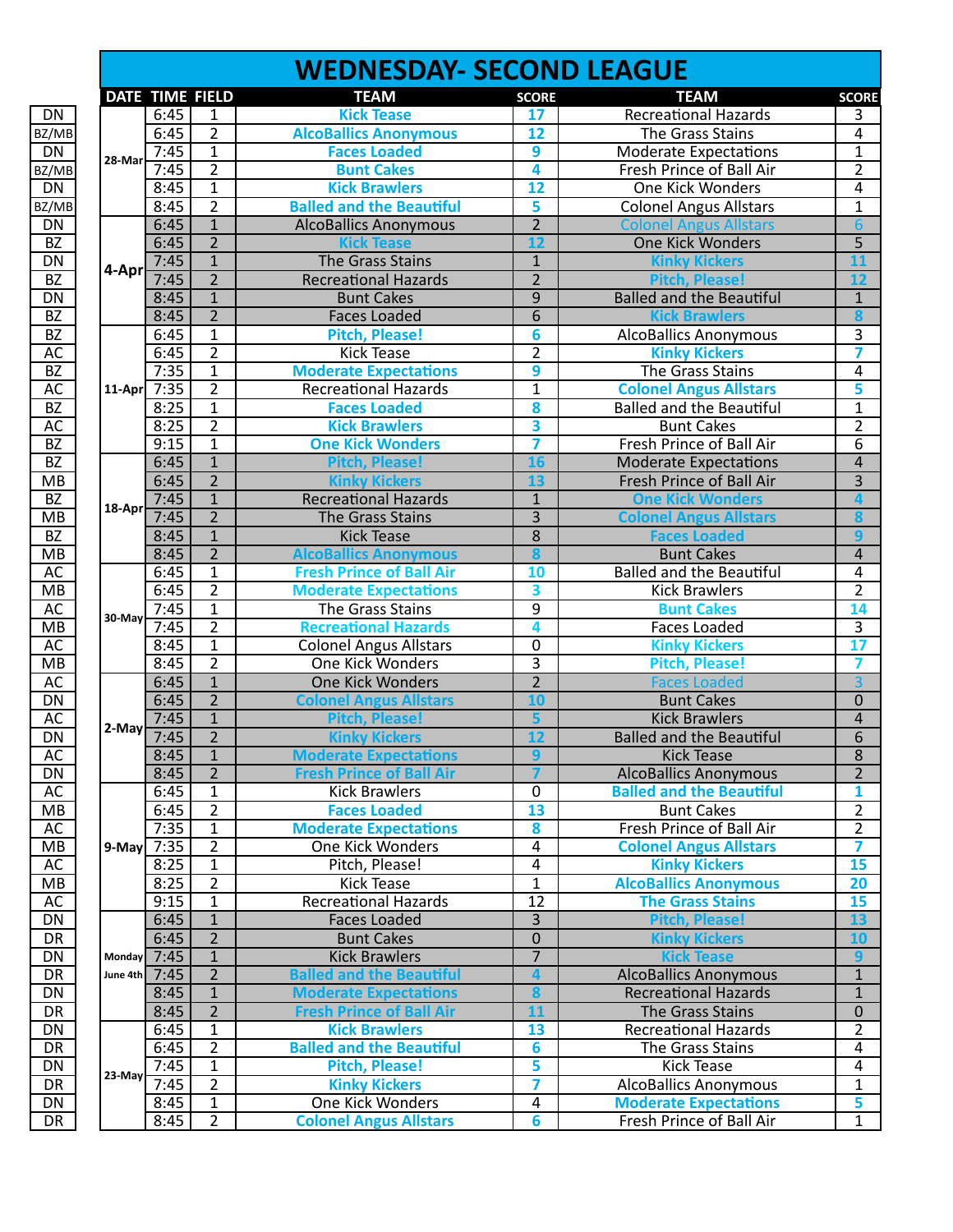|           |           |                 |                | <b>THURSDAY- GREEN LEAGUE</b> |                |                               |                         |
|-----------|-----------|-----------------|----------------|-------------------------------|----------------|-------------------------------|-------------------------|
|           |           | DATE TIME FIELD |                | <b>TEAM</b>                   | <b>SCORE</b>   | <b>TEAM</b>                   | <b>SCORE</b>            |
| AC/MB     |           | 6:45            | $\mathbf{1}$   | <b>Freeballers</b>            | 6              | Sliding on this Kick          | 5                       |
| DN        |           | 6:45            | $\overline{2}$ | <b>HBI Ballerz</b>            | 0              | <b>Kick'n Hez-Ballz</b>       | 19                      |
| AC/MB     | 29-Mar    | 7:45            | $\mathbf{1}$   | Blood, Sweat and Beers        | $\mathbf{1}$   | <b>C3 Mafia</b>               | 6                       |
| <b>DN</b> |           | 7:45            | $\overline{2}$ | <b>Rounding Third</b>         | $\overline{2}$ | <b>Bunt in the Oven</b>       | 9                       |
| AC/MB     |           | 8:45            | $\mathbf{1}$   | <b>Grass Kickers</b>          | 11             | <b>Rounding Third</b>         | 0                       |
| <b>DN</b> |           | 8:45            | $\overline{2}$ | <b>4th Base</b>               | 13             | <b>Balls Deep</b>             | 0                       |
| MB        |           | 6:45            | $\mathbf{1}$   | <b>Freeballers</b>            | 14             | <b>Rounding Third</b>         | $\mathbf 0$             |
| <b>DN</b> |           | 6:45            | $\overline{2}$ | <b>Kick'n Hez-Ballz</b>       | 10             | C3 Mafia                      | $\mathbf{1}$            |
| MB        | 5-Apr     | 7:45            | $\mathbf{1}$   | <b>Bunt in the Oven</b>       | 12             | Freeballers                   | 3                       |
| DN        |           | 7:45            | $\overline{2}$ | Sliding on this Kick          | 5              | <b>Grass Kickers</b>          | 8                       |
| MB        |           | 8:45            | $\mathbf{1}$   | <b>Blood, Sweat and Beers</b> | $\mathbf{1}$   | <b>4th Base</b>               | 13                      |
| <b>DN</b> |           | 8:45            | $\overline{2}$ | <b>HBI Ballerz</b>            | $\mathbf 1$    | <b>Balls Deep</b>             | 9                       |
| DN        |           | 6:45            | $\mathbf{1}$   | Rounding Third                | 3              | <b>Blood, Sweat and Beers</b> | 13                      |
| MB        |           | 6:45            | $\overline{2}$ | <b>Grass Kickers</b>          | 8              | <b>Balls Deep</b>             | 6                       |
| <b>DN</b> |           | 7:45            | $\mathbf{1}$   | Freeballers                   | $\overline{2}$ | <b>Kick'n Hez-Ballz</b>       | 5                       |
| <b>MB</b> | 12-Apr    | 7:45            | $\overline{2}$ | <b>Balls Deep</b>             | 3              | <b>Bunt in the Oven</b>       | 8                       |
| DN        |           | 8:45            | $\mathbf{1}$   | Sliding on this Kick          | 5              | C3 Mafia                      | 6                       |
| MB        |           | 8:45            | $\overline{2}$ | <b>Bunt in the Oven</b>       | 4              | 4th Base                      | 2                       |
| <b>DN</b> |           | 6:45            | $\mathbf{1}$   | C3 Mafia                      | $\overline{2}$ | <b>Freeballers</b>            | 5                       |
| DR        |           | 6:45            | $\overline{2}$ | <b>HBI Ballerz</b>            | $\overline{7}$ | <b>Rounding Third</b>         | 5                       |
| <b>DN</b> |           | 7:45            | $\mathbf{1}$   | <b>4th Base</b>               | 8              | <b>Freeballers</b>            | $\overline{7}$          |
| <b>DR</b> | 19-Apr    | 7:45            | $\overline{2}$ | <b>Balls Deep</b>             | 3              | <b>Sliding on this Kick</b>   | 10                      |
| DN        |           | 8:45            | $\mathbf{1}$   | <b>Blood, Sweat and Beers</b> | $\overline{2}$ | <b>Grass Kickers</b>          | 5                       |
| <b>DR</b> |           | 8:45            | $\overline{2}$ | <b>Kick'n Hez-Ballz</b>       | 6              | Bunt in the Oven              | $\overline{2}$          |
| <b>DN</b> |           | 6:45            | $\mathbf{1}$   | Blood, Sweat and Beers        | 6              | Sliding on this Kick          | 5                       |
| <b>BZ</b> |           | 6:45            | $\overline{2}$ | C3 Mafia                      | $\mathbf{1}$   | 4th Base                      | 4                       |
|           |           | 7:45            | $\mathbf{1}$   |                               |                |                               |                         |
| <b>BZ</b> | 24-May    | 7:45            | $\overline{2}$ | 4th Base                      | 11             | <b>HBI Ballerz</b>            | $\mathbf 0$             |
| DN        |           | 8:45            | $\mathbf{1}$   | <b>Balls Deep</b>             | 1              | Kick'n Hez-Ballz              | 17                      |
| BZ        |           | 8:45            | $\overline{2}$ | Blood, Sweat and Beers        | $\overline{7}$ | <b>HBI Ballerz</b>            | $\overline{\mathbf{r}}$ |
| <b>DN</b> |           | 6:45            | $\mathbf{1}$   | <b>Rounding Third</b>         | $\overline{7}$ | <b>Sliding on this Kick</b>   | 11                      |
| AC        |           | 6:45            | $\overline{2}$ | <b>Freeballers</b>            | 16             | <b>Balls Deep</b>             | $\mathbf 0$             |
| DN        |           | 7:45            | $\mathbf{1}$   | <b>Rounding Third</b>         | $\mathbf 0$    | <b>Kick'n Hez-Ballz</b>       | 15                      |
| AC        | 3-May     | 7:45            | $\overline{2}$ | <b>C3 Mafia</b>               | 9              | <b>HBI Ballerz</b>            | $\overline{2}$          |
| DN        |           | 8:45            | $\mathbf{1}$   | <b>Bunt in the Oven</b>       | 10             | C3 Mafia                      | $2^{\circ}$             |
|           |           | 8:45            | $\overline{2}$ |                               |                |                               |                         |
| <b>BZ</b> |           | 6:45            | $\mathbf{1}$   | 4th Base                      | 5              | <b>Kick'n Hez-Ballz</b>       | 9                       |
| <b>DR</b> |           | 6:45            | $\overline{2}$ | <b>Grass Kickers</b>          | $\overline{2}$ | <b>Freeballers</b>            | 12                      |
| <b>BZ</b> |           | 7:45            | $\mathbf{1}$   | <b>Kick'n Hez-Ballz</b>       | 14             | Blood, Sweat and Beers        | 4                       |
| DR        | $10$ -May | 7:45            | $\overline{2}$ | <b>Sliding on this Kick</b>   | 16             | <b>HBI Ballerz</b>            | $\mathbf 0$             |
| <b>BZ</b> |           | 8:45            | 1              | <b>Sliding on this Kick</b>   | 5              | Bunt in the Oven              | 3                       |
| <b>DR</b> |           | 8:45            | $\overline{2}$ | <b>Grass Kickers</b>          | $\overline{2}$ | <b>4th Base</b>               | 12                      |
| DN        |           | 6:45            | $\mathbf{1}$   | <b>HBI Ballerz</b>            | $\mathbf 0$    | <b>Grass Kickers</b>          | $\overline{7}$          |
|           |           | 6:45            | $\overline{2}$ |                               |                |                               |                         |
| DN        |           | 7:45            | $\mathbf{1}$   | <b>Balls Deep</b>             | $\mathbf{0}$   | <b>Blood, Sweat and Beers</b> | $\overline{7}$          |
| <b>DN</b> |           | 7:45            | $\overline{2}$ | <b>Bunt in the Oven</b>       | $\overline{7}$ | <b>Grass Kickers</b>          | 3                       |
| DN        | $31$ -May | 8:45            | $\mathbf{1}$   | C3 Mafia                      | 5              | <b>Rounding Third</b>         | 6                       |
|           |           | 8:45            | 2 <sup>1</sup> |                               |                |                               |                         |
|           |           |                 |                |                               |                |                               |                         |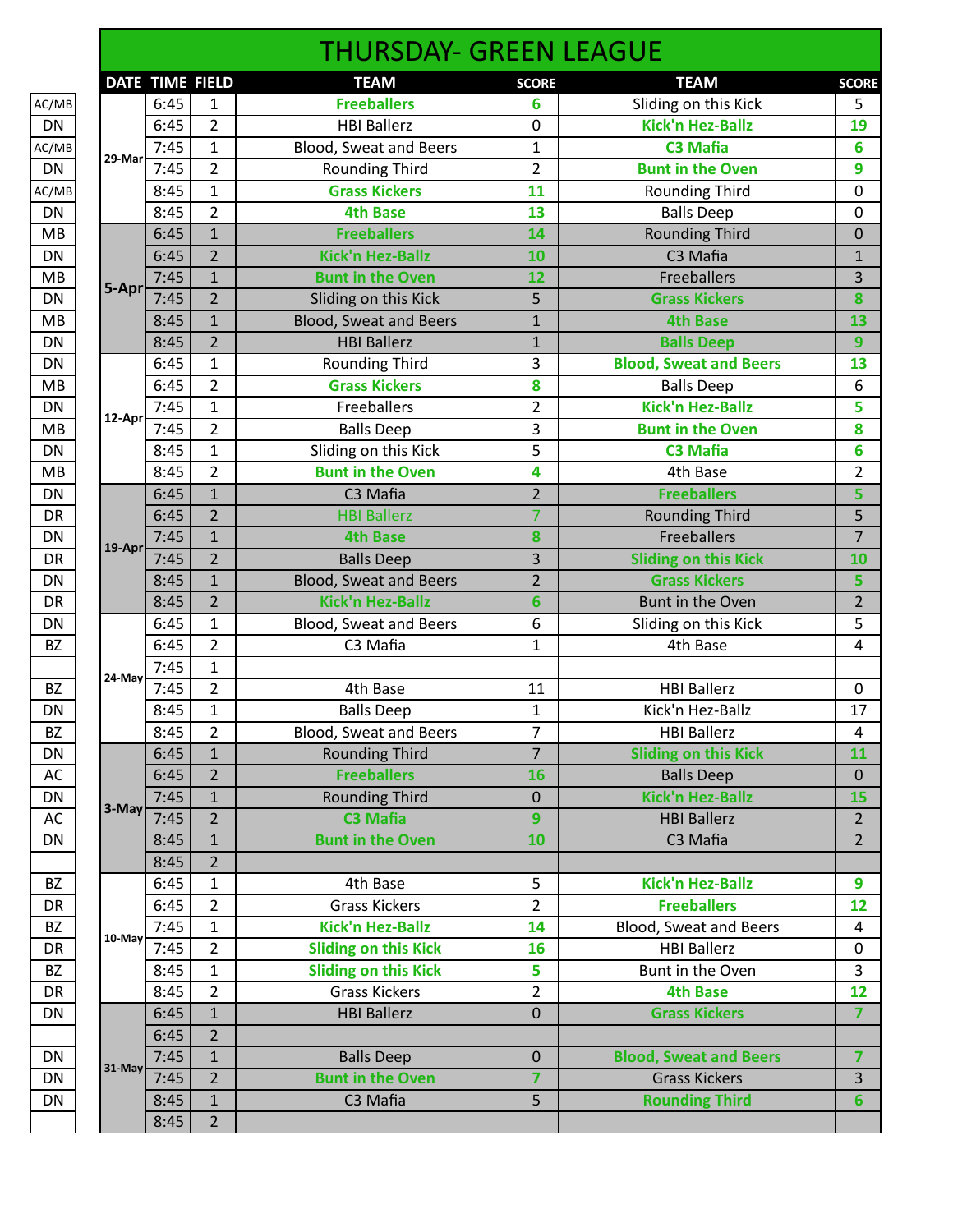# **Playoff Rankings**

TOP 7 SEEDS WILL BE DIVISION WINNERS

|                         | <b>SEED AS OF:</b> | <b>TOT 7 SEEDS WILL BE DIVISION WINNERS</b><br><b>Team</b> | W                | L                       | т           | PCT.  |
|-------------------------|--------------------|------------------------------------------------------------|------------------|-------------------------|-------------|-------|
|                         |                    | $(+/-)$                                                    |                  |                         |             |       |
| $\mathbf{1}$            |                    | Kick'n Hez-Ballz                                           | 8                | 0                       | 0           | 1.000 |
| $\mathbf{2}$            |                    | <b>Kinky Kickers</b>                                       | 8                | 0                       | $\Omega$    | 1.000 |
| 3                       |                    | Kickball's Most Wanted                                     | 8                | 0                       | 0           | 1.000 |
| 4                       |                    | Pitch, Please!                                             | $\overline{7}$   | $\mathbf{1}$            | 0           | 0.875 |
| 5                       |                    | <b>PREHAB</b>                                              | $\overline{7}$   | $\mathbf{1}$            | $\mathbf 0$ | 0.875 |
| 6                       |                    | Bunt in the Oven                                           | 6                | 2                       | 0           | 0.750 |
| $\overline{\mathbf{z}}$ |                    | <b>Schweddy Balls</b>                                      | 5                | $\overline{3}$          | $\mathbf 0$ | 0.625 |
| 8                       |                    | <b>Wasted Potential</b>                                    | 6                | $\overline{2}$          | 0           | 0.750 |
| $\boldsymbol{9}$        |                    | 4th Base                                                   | 6                | $\overline{2}$          | 0           | 0.750 |
| 10                      |                    | Drunk & Looking to Score                                   | 6                | $\overline{2}$          | $\mathbf 0$ | 0.750 |
| 11                      |                    |                                                            | 6                | $\overline{2}$          |             | 0.750 |
|                         |                    | <b>Moderate Expectations</b>                               |                  |                         | 0           |       |
| 12                      |                    | <b>Colonel Angus Allstars</b>                              | $\boldsymbol{6}$ | $\overline{2}$          | 0           | 0.750 |
| 13                      |                    | Juggheads                                                  | 5                | 3                       | $\mathbf 0$ | 0.625 |
| 14                      |                    | Freeballers                                                | 5                | 3                       | 0           | 0.625 |
| 15                      |                    | <b>Grass Kickers</b>                                       | 5                | $\overline{3}$          | 0           | 0.625 |
| 16                      |                    | <b>Faces Loaded</b>                                        | 5                | 3                       | $\mathbf 0$ | 0.625 |
| 17                      |                    | <b>Ardmore Alcoballics</b>                                 | 5                | 3                       | 0           | 0.625 |
| 18                      |                    | Blood, Sweat and Beers                                     | $\overline{4}$   | 4                       | 0           | 0.500 |
| 19                      |                    | Sliding on this Kick                                       | 4                | $\overline{4}$          | $\mathbf 0$ | 0.500 |
| 20                      |                    | New Kicks on the Block                                     | 4                | 4                       | 0           | 0.500 |
| 21                      |                    | The Original Glazed                                        | $\overline{4}$   | $\overline{\mathbf{4}}$ | 0           | 0.500 |
| 22                      |                    | <b>Balls &amp; Dolls</b>                                   | 4                | $\overline{\mathbf{4}}$ | $\mathbf 0$ | 0.500 |
| 23                      |                    | Cray Cray                                                  | 4                | 4                       | 0           | 0.500 |
| 24                      |                    | <b>Balled and the Beautiful</b>                            | 4                | $\overline{\mathbf{4}}$ | 0           | 0.500 |
| 25                      |                    | Kickelob Ultra                                             | 4                | $\overline{4}$          | $\mathbf 0$ | 0.500 |
| 26                      |                    | <b>Kick Brawlers</b>                                       | 4                | 4                       | 0           | 0.500 |
| 27                      |                    | Pitches be Crazy                                           | 3                | 5                       | 0           | 0.375 |
| 28                      |                    | <b>Brews on First</b>                                      | 3                | 5                       | 0           | 0.375 |
| 29                      |                    | I'd Kick That                                              | 3                | 5                       | 0           | 0.375 |
| 30                      |                    | Fresh Prince of Ball Air                                   | 3                | 5                       | 0           | 0.375 |
| 31                      |                    | <b>Whisky Kicks</b>                                        | 3                | 5                       | $\mathbf 0$ | 0.375 |
| 32                      |                    | C3 Mafia                                                   | 3                | 5                       | 0           | 0.375 |
| 33                      |                    | AlcoBallics Anonymous                                      | $\overline{3}$   | 5                       | $\mathbf 0$ | 0.375 |
| 34                      |                    | Pitch Better Have My \$                                    | 3                | 5                       | $\mathbf 0$ | 0.375 |
| 35                      |                    | Kick Tease                                                 | 3                | 5                       | 0           | 0.375 |
| 36                      |                    | <b>Bunt Cakes</b>                                          | $\overline{3}$   | 5                       | $\mathbf 0$ | 0.375 |
| 37                      |                    | We Got the Runs                                            | $\overline{2}$   | 6                       | $\mathbf 0$ | 0.250 |
| 38                      |                    | One Kick Wonders                                           | $\overline{2}$   | 6                       | 0           | 0.250 |
| 39                      |                    | <b>Balls Deep</b>                                          | $\mathbf{1}$     | $\overline{7}$          | $\mathbf 0$ | 0.125 |
| 40                      |                    | <b>Rounding Third</b>                                      | $\mathbf{1}$     | $\overline{7}$          | $\mathbf 0$ | 0.125 |
| 41                      |                    | The Grass Stains                                           | $\mathbf{1}$     | $\overline{7}$          | 0           | 0.125 |
| 42                      |                    | <b>HBI Ballerz</b>                                         | $\mathbf{1}$     | $\overline{7}$          | $\mathbf 0$ | 0.125 |
| 43                      |                    | Recreational Hazards                                       | $\mathbf{1}$     | $\overline{7}$          | $\mathbf 0$ | 0.125 |
| 44                      |                    | The Cremasters                                             | $\mathbf{1}$     | $\overline{7}$          | 0           | 0.125 |
| 45                      |                    | Suck My Kick                                               | $\mathbf 0$      | 8                       | 0           | 0.000 |
|                         |                    |                                                            |                  |                         |             |       |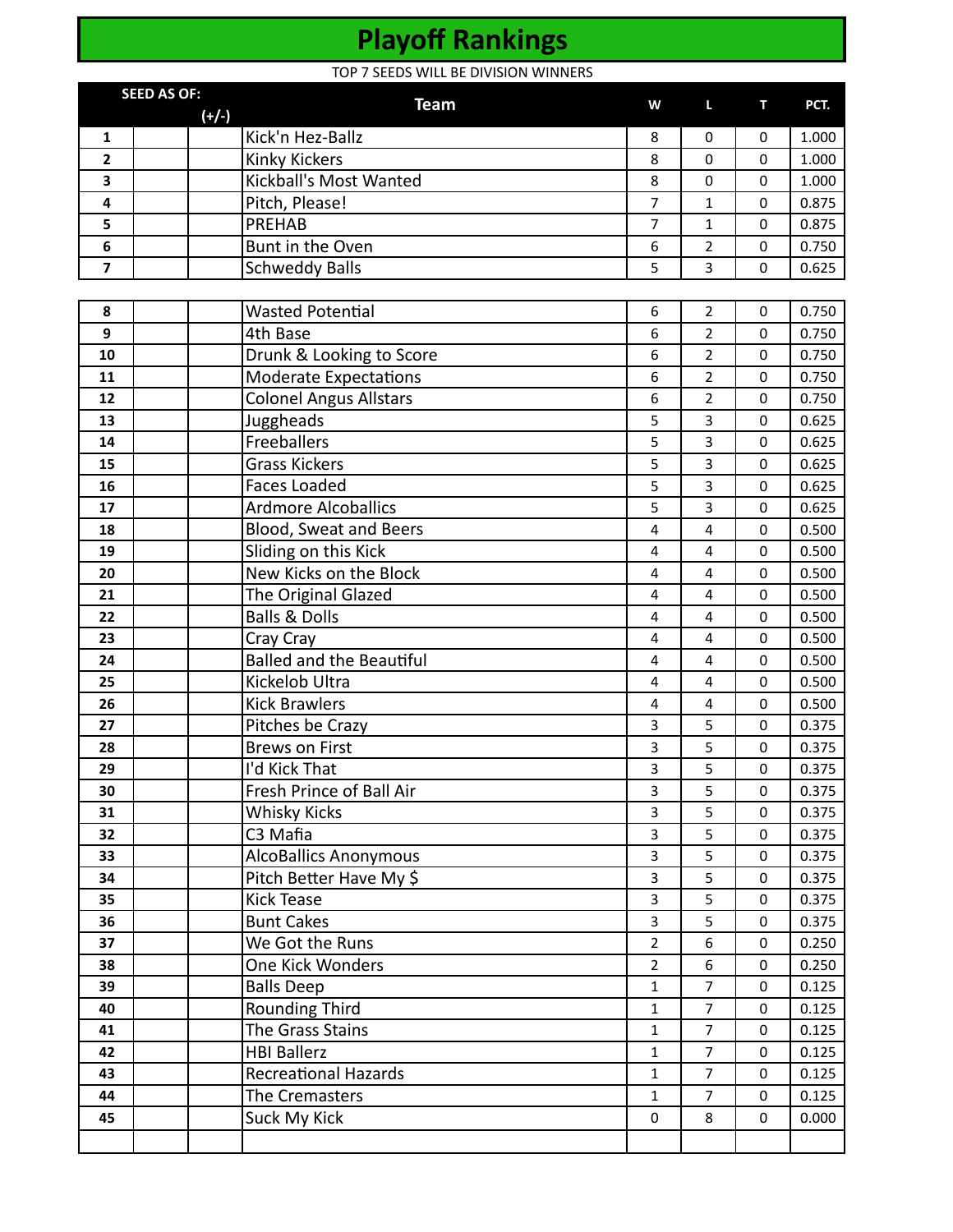|             | <b>DATE</b> | T                        |
|-------------|-------------|--------------------------|
| DN          |             | $\epsilon$               |
| DN          | 6-Jun       | 7                        |
| DN          |             | 8                        |
| DN          |             | $\epsilon$               |
| DR          |             | $\epsilon$               |
| DN          | 7-Jun       |                          |
| DR          |             | $\frac{1}{7}$            |
| DN          |             | $\epsilon$               |
| AC          |             | $\epsilon$               |
| DN          | 11-Jun      | $\overline{\phantom{a}}$ |
| AC          |             | $\overline{7}$           |
| DN          |             | 8                        |
| DN          |             | $\overline{\epsilon}$    |
| DR          |             | $\epsilon$               |
| DN          |             | $\frac{1}{7}$            |
| DR          | $12$ -Jun   |                          |
| DN          |             | g                        |
| DR          |             | $\epsilon$               |
| DN          |             | $\epsilon$               |
| DR          |             | $\overline{6}$           |
| DN          | 13-Jun      | $\overline{ }$           |
| DR          |             | $\overline{\phantom{a}}$ |
| DN          |             | $\frac{8}{1}$            |
| DR          |             | 8                        |
| DN          |             | $\epsilon$               |
| AC          |             | $\overline{6}$           |
| DN          | 14-Jun      | 7                        |
| AC          |             | $\overline{1}$           |
| DN          |             | $\overline{8}$           |
| DN          |             | $\epsilon$               |
| AC          |             | Є                        |
| DN/DR       | 18-Jun      | 7                        |
| AC          |             | 7                        |
| DN/DR/AC    |             | 8                        |
| DN          |             | $\epsilon$               |
| AC          | 20-Jun      | $\epsilon$               |
| DN/AC       |             | 7                        |
| DN/MB       |             | Є                        |
|             | $21$ -Jun   | $\epsilon$               |
| DN/MB       |             | 7                        |
| DR/BZ/RC    |             | $\epsilon$               |
|             | 25-Jun      | $\epsilon$               |
| DR/BZ/RC    |             | 7                        |
|             |             |                          |
| DN/BZ/RC/AC | 27-Jun      | $\overline{7}$           |

|                                                                                                                                                                                        |                |                                                                                                                                                                                                                                                                                                                                                                                                                                                                                                                                                                                                                                                                                                                                                                                                                                                                                                                                                                                                                                                                                                                                                                                                                                                                                                                                                                                                                                                                                                                                                                                                                                                                                                                                                                                                                                                                                                                                                                                                                                                                                                                                                                                                                                                                                                                                                                                                                                                                                                                                                                                                                                                                                                                                                                                                                                                                                                                                            | <b>TEAM</b>                  | <b>SCORE</b> | <b>HOME TEAM</b>             | <b>SCORE</b> |
|----------------------------------------------------------------------------------------------------------------------------------------------------------------------------------------|----------------|--------------------------------------------------------------------------------------------------------------------------------------------------------------------------------------------------------------------------------------------------------------------------------------------------------------------------------------------------------------------------------------------------------------------------------------------------------------------------------------------------------------------------------------------------------------------------------------------------------------------------------------------------------------------------------------------------------------------------------------------------------------------------------------------------------------------------------------------------------------------------------------------------------------------------------------------------------------------------------------------------------------------------------------------------------------------------------------------------------------------------------------------------------------------------------------------------------------------------------------------------------------------------------------------------------------------------------------------------------------------------------------------------------------------------------------------------------------------------------------------------------------------------------------------------------------------------------------------------------------------------------------------------------------------------------------------------------------------------------------------------------------------------------------------------------------------------------------------------------------------------------------------------------------------------------------------------------------------------------------------------------------------------------------------------------------------------------------------------------------------------------------------------------------------------------------------------------------------------------------------------------------------------------------------------------------------------------------------------------------------------------------------------------------------------------------------------------------------------------------------------------------------------------------------------------------------------------------------------------------------------------------------------------------------------------------------------------------------------------------------------------------------------------------------------------------------------------------------------------------------------------------------------------------------------------------------|------------------------------|--------------|------------------------------|--------------|
|                                                                                                                                                                                        | 6:45           | $\mathbf{1}$                                                                                                                                                                                                                                                                                                                                                                                                                                                                                                                                                                                                                                                                                                                                                                                                                                                                                                                                                                                                                                                                                                                                                                                                                                                                                                                                                                                                                                                                                                                                                                                                                                                                                                                                                                                                                                                                                                                                                                                                                                                                                                                                                                                                                                                                                                                                                                                                                                                                                                                                                                                                                                                                                                                                                                                                                                                                                                                               | #41 The Grass Stains         | 4            | #24 Balled and the Beautiful | 7            |
|                                                                                                                                                                                        | 6-Jun $7:45$   | $\mathbf{1}$                                                                                                                                                                                                                                                                                                                                                                                                                                                                                                                                                                                                                                                                                                                                                                                                                                                                                                                                                                                                                                                                                                                                                                                                                                                                                                                                                                                                                                                                                                                                                                                                                                                                                                                                                                                                                                                                                                                                                                                                                                                                                                                                                                                                                                                                                                                                                                                                                                                                                                                                                                                                                                                                                                                                                                                                                                                                                                                               | #39 Balls Deep               | $\mathbf 0$  | <b>#26 Kick Brawlers</b>     | $\mathbf{1}$ |
|                                                                                                                                                                                        | 8:45           | $\mathbf{1}$                                                                                                                                                                                                                                                                                                                                                                                                                                                                                                                                                                                                                                                                                                                                                                                                                                                                                                                                                                                                                                                                                                                                                                                                                                                                                                                                                                                                                                                                                                                                                                                                                                                                                                                                                                                                                                                                                                                                                                                                                                                                                                                                                                                                                                                                                                                                                                                                                                                                                                                                                                                                                                                                                                                                                                                                                                                                                                                               | #35 Kick Tease               | 11           | #30 Fresh Prince of Ball Air | 8            |
|                                                                                                                                                                                        | 6:45           | $\mathbf{1}$                                                                                                                                                                                                                                                                                                                                                                                                                                                                                                                                                                                                                                                                                                                                                                                                                                                                                                                                                                                                                                                                                                                                                                                                                                                                                                                                                                                                                                                                                                                                                                                                                                                                                                                                                                                                                                                                                                                                                                                                                                                                                                                                                                                                                                                                                                                                                                                                                                                                                                                                                                                                                                                                                                                                                                                                                                                                                                                               | #33 AlcoBallics Anonymous    | 6            | #32 C3 Mafia                 |              |
|                                                                                                                                                                                        | 6:45           | $\overline{2}$                                                                                                                                                                                                                                                                                                                                                                                                                                                                                                                                                                                                                                                                                                                                                                                                                                                                                                                                                                                                                                                                                                                                                                                                                                                                                                                                                                                                                                                                                                                                                                                                                                                                                                                                                                                                                                                                                                                                                                                                                                                                                                                                                                                                                                                                                                                                                                                                                                                                                                                                                                                                                                                                                                                                                                                                                                                                                                                             | #19 Sliding on this Kick     | 6            | #14 Freeballers              |              |
|                                                                                                                                                                                        | 7:45           | $\mathbf{1}$                                                                                                                                                                                                                                                                                                                                                                                                                                                                                                                                                                                                                                                                                                                                                                                                                                                                                                                                                                                                                                                                                                                                                                                                                                                                                                                                                                                                                                                                                                                                                                                                                                                                                                                                                                                                                                                                                                                                                                                                                                                                                                                                                                                                                                                                                                                                                                                                                                                                                                                                                                                                                                                                                                                                                                                                                                                                                                                               | <b>AlcoBallics Anonymous</b> |              | #1 Kick'n Hez-Ballz          |              |
|                                                                                                                                                                                        | 7:45           | $\overline{2}$                                                                                                                                                                                                                                                                                                                                                                                                                                                                                                                                                                                                                                                                                                                                                                                                                                                                                                                                                                                                                                                                                                                                                                                                                                                                                                                                                                                                                                                                                                                                                                                                                                                                                                                                                                                                                                                                                                                                                                                                                                                                                                                                                                                                                                                                                                                                                                                                                                                                                                                                                                                                                                                                                                                                                                                                                                                                                                                             | #18 Blood, Sweat and Beers   | 14           | #15 Grass Kickers            |              |
|                                                                                                                                                                                        | 6:45           | <b>Playoff Schedule</b><br>DATE TIME FIELD<br>$\mathbf{1}$<br>#42 HBI Ballerz<br>$\overline{2}$<br>#23 Cray Cray<br>#3 Kickball's Most Wanted<br>$\overline{2}$<br>6<br>#35 Kick Tease<br>10<br>$\mathbf{1}$<br>$\overline{7}$<br>#10 Drunk & Looking to Score<br>11<br>Cray Cray<br>$\overline{2}$<br>#19 Sliding on this Kick<br>#3 Kickball's Most Wanted<br>0<br>#20 New Kicks on the Block<br>3<br>$\mathbf{1}$<br>#13 Juggheads<br>#25 Kickelob Ultra<br>$\mathbf{1}$<br>#40 Rounding Third<br>$\mathbf 0$<br>$\overline{2}$<br><b>#26 Kick Brawlers</b><br>16<br>#7 Schweddy Balls<br>$\mathbf{1}$<br>#25 Kickelob Ultra<br>$\overline{7}$<br>#8 Wasted Potential<br>$\overline{2}$<br>$\overline{2}$<br>#37 We Got the Runs<br>#28 Brews on First<br>$\mathbf{1}$<br>#34 Pitch Better Have My \$<br>$\mathbf 0$<br>#31 Whisky Kicks<br>$\overline{2}$<br>Brews on First/We Got the Runs<br>#5 PREHAB<br>$\overline{4}$<br>$\mathbf 1$<br>#43 Recreational Hazards<br>4<br>#22 Balls & Dolls<br>$\overline{2}$<br>$\overline{2}$<br>#29 I'd Kick That<br>#36 Bunt Cakes<br>$\mathbf 1$<br>#22 Balls & Dolls<br>$\overline{2}$<br>#11 Moderate Expectations<br>$\overline{2}$<br>3<br>#21 The Original Glazed<br>#44 The Cremasters<br>11<br>$\mathbf{1}$<br>#4 Pitch, Please!<br>#36 Bunt Cakes<br>4<br>$\overline{2}$<br>#12 Colonel Angus Allstars<br>#21 The Original Glazed<br>$\mathbf 0$<br>$\mathbf{1}$<br>#27 Pitches be Crazy<br>#38 One Kick Wonders<br>$\overline{2}$<br>$\overline{2}$<br>$\overline{4}$<br>#16 Faces Loaded<br>#17 Ardmore Alcoballics<br>19<br>$\mathbf{1}$<br>$\overline{2}$<br>#6 Bunt in the Oven<br>#27 Pitches be Crazy<br>$\overline{2}$<br>$\mathbf 0$<br>#1 Kick'n Hez-Ballz<br><b>Faces Loaded/Ardmore Alcoballics</b><br>$\overline{2}$<br>$\mathbf{1}$<br>12<br>#24 Balled and the Beautiful<br>#9 4th Base<br>$\overline{2}$<br>$\mathbf{1}$<br>#18 Blood, Sweat and Beers<br>#31 Whisky Kicks<br>$\overline{2}$<br>#26 Kick Brawlers<br>#10 Drunk & Looking to Score<br>3<br>$\mathbf{1}$<br>$\mathbf{1}$<br>#10 Drunk & Looking to Score<br>#18 Blood, Sweat and Beers<br>$\overline{2}$<br>#6 Bunt in the Oven<br>#22 Balls & Dolls<br>10<br>4<br>$\mathbf{1}$<br>3<br>#3 Kickball's Most Wanted<br>#6 Bunt in the Oven<br>$\mathbf{1}$<br>#13 Juggheads<br>13<br>#4 Pitch, Please!<br>$\overline{2}$<br>$\overline{7}$<br>#12 Colonel Angus Allstars<br>#5 PREHAB<br>$\mathbf{1}$<br>#13 Juggheads<br>12<br>#5 PREHAB<br>#25 Kickelob Ultra<br>$\mathbf{1}$<br>$\mathbf{1}$<br>#9 4th Base<br>13<br>$\overline{2}$<br>$\mathbf{1}$<br>#1 Kick'n Hez Ballz<br>#9 4th Base<br>1<br>10<br>#3 Kickball's Most Wanted<br>$\mathbf{1}$<br>#10 Drunk & Looking to Score<br>12<br>$\overline{2}$<br>#1 Kick'n Hez Ballz<br>#13 Juggheads<br>4<br>#13 Juggheads<br>$1\,$<br>$\mathbf{1}$<br>Kickball's Most Wanted<br>#1 Kick'n Hez Ballz<br>#10 Drunk & Looking to Score<br>3<br>$\mathbf{1}$ |                              |              |                              |              |
| $7 - Jun$                                                                                                                                                                              | 6:45           |                                                                                                                                                                                                                                                                                                                                                                                                                                                                                                                                                                                                                                                                                                                                                                                                                                                                                                                                                                                                                                                                                                                                                                                                                                                                                                                                                                                                                                                                                                                                                                                                                                                                                                                                                                                                                                                                                                                                                                                                                                                                                                                                                                                                                                                                                                                                                                                                                                                                                                                                                                                                                                                                                                                                                                                                                                                                                                                                            |                              |              |                              |              |
| $11$ -Jun                                                                                                                                                                              | 7:45           |                                                                                                                                                                                                                                                                                                                                                                                                                                                                                                                                                                                                                                                                                                                                                                                                                                                                                                                                                                                                                                                                                                                                                                                                                                                                                                                                                                                                                                                                                                                                                                                                                                                                                                                                                                                                                                                                                                                                                                                                                                                                                                                                                                                                                                                                                                                                                                                                                                                                                                                                                                                                                                                                                                                                                                                                                                                                                                                                            |                              |              |                              |              |
|                                                                                                                                                                                        | 7:45           |                                                                                                                                                                                                                                                                                                                                                                                                                                                                                                                                                                                                                                                                                                                                                                                                                                                                                                                                                                                                                                                                                                                                                                                                                                                                                                                                                                                                                                                                                                                                                                                                                                                                                                                                                                                                                                                                                                                                                                                                                                                                                                                                                                                                                                                                                                                                                                                                                                                                                                                                                                                                                                                                                                                                                                                                                                                                                                                                            |                              |              |                              |              |
|                                                                                                                                                                                        | 8:45           |                                                                                                                                                                                                                                                                                                                                                                                                                                                                                                                                                                                                                                                                                                                                                                                                                                                                                                                                                                                                                                                                                                                                                                                                                                                                                                                                                                                                                                                                                                                                                                                                                                                                                                                                                                                                                                                                                                                                                                                                                                                                                                                                                                                                                                                                                                                                                                                                                                                                                                                                                                                                                                                                                                                                                                                                                                                                                                                                            |                              |              |                              |              |
|                                                                                                                                                                                        | 6:45           |                                                                                                                                                                                                                                                                                                                                                                                                                                                                                                                                                                                                                                                                                                                                                                                                                                                                                                                                                                                                                                                                                                                                                                                                                                                                                                                                                                                                                                                                                                                                                                                                                                                                                                                                                                                                                                                                                                                                                                                                                                                                                                                                                                                                                                                                                                                                                                                                                                                                                                                                                                                                                                                                                                                                                                                                                                                                                                                                            |                              |              |                              |              |
|                                                                                                                                                                                        | 6:45           |                                                                                                                                                                                                                                                                                                                                                                                                                                                                                                                                                                                                                                                                                                                                                                                                                                                                                                                                                                                                                                                                                                                                                                                                                                                                                                                                                                                                                                                                                                                                                                                                                                                                                                                                                                                                                                                                                                                                                                                                                                                                                                                                                                                                                                                                                                                                                                                                                                                                                                                                                                                                                                                                                                                                                                                                                                                                                                                                            |                              |              |                              |              |
|                                                                                                                                                                                        | 7:45           |                                                                                                                                                                                                                                                                                                                                                                                                                                                                                                                                                                                                                                                                                                                                                                                                                                                                                                                                                                                                                                                                                                                                                                                                                                                                                                                                                                                                                                                                                                                                                                                                                                                                                                                                                                                                                                                                                                                                                                                                                                                                                                                                                                                                                                                                                                                                                                                                                                                                                                                                                                                                                                                                                                                                                                                                                                                                                                                                            |                              |              |                              |              |
|                                                                                                                                                                                        | 7:45           |                                                                                                                                                                                                                                                                                                                                                                                                                                                                                                                                                                                                                                                                                                                                                                                                                                                                                                                                                                                                                                                                                                                                                                                                                                                                                                                                                                                                                                                                                                                                                                                                                                                                                                                                                                                                                                                                                                                                                                                                                                                                                                                                                                                                                                                                                                                                                                                                                                                                                                                                                                                                                                                                                                                                                                                                                                                                                                                                            |                              |              |                              |              |
|                                                                                                                                                                                        | 8:45           |                                                                                                                                                                                                                                                                                                                                                                                                                                                                                                                                                                                                                                                                                                                                                                                                                                                                                                                                                                                                                                                                                                                                                                                                                                                                                                                                                                                                                                                                                                                                                                                                                                                                                                                                                                                                                                                                                                                                                                                                                                                                                                                                                                                                                                                                                                                                                                                                                                                                                                                                                                                                                                                                                                                                                                                                                                                                                                                                            |                              |              |                              |              |
|                                                                                                                                                                                        | 8:45           |                                                                                                                                                                                                                                                                                                                                                                                                                                                                                                                                                                                                                                                                                                                                                                                                                                                                                                                                                                                                                                                                                                                                                                                                                                                                                                                                                                                                                                                                                                                                                                                                                                                                                                                                                                                                                                                                                                                                                                                                                                                                                                                                                                                                                                                                                                                                                                                                                                                                                                                                                                                                                                                                                                                                                                                                                                                                                                                                            |                              |              |                              |              |
|                                                                                                                                                                                        | 6:45           |                                                                                                                                                                                                                                                                                                                                                                                                                                                                                                                                                                                                                                                                                                                                                                                                                                                                                                                                                                                                                                                                                                                                                                                                                                                                                                                                                                                                                                                                                                                                                                                                                                                                                                                                                                                                                                                                                                                                                                                                                                                                                                                                                                                                                                                                                                                                                                                                                                                                                                                                                                                                                                                                                                                                                                                                                                                                                                                                            |                              |              |                              |              |
|                                                                                                                                                                                        | 6:45           |                                                                                                                                                                                                                                                                                                                                                                                                                                                                                                                                                                                                                                                                                                                                                                                                                                                                                                                                                                                                                                                                                                                                                                                                                                                                                                                                                                                                                                                                                                                                                                                                                                                                                                                                                                                                                                                                                                                                                                                                                                                                                                                                                                                                                                                                                                                                                                                                                                                                                                                                                                                                                                                                                                                                                                                                                                                                                                                                            |                              |              |                              |              |
|                                                                                                                                                                                        |                |                                                                                                                                                                                                                                                                                                                                                                                                                                                                                                                                                                                                                                                                                                                                                                                                                                                                                                                                                                                                                                                                                                                                                                                                                                                                                                                                                                                                                                                                                                                                                                                                                                                                                                                                                                                                                                                                                                                                                                                                                                                                                                                                                                                                                                                                                                                                                                                                                                                                                                                                                                                                                                                                                                                                                                                                                                                                                                                                            |                              |              |                              |              |
|                                                                                                                                                                                        |                |                                                                                                                                                                                                                                                                                                                                                                                                                                                                                                                                                                                                                                                                                                                                                                                                                                                                                                                                                                                                                                                                                                                                                                                                                                                                                                                                                                                                                                                                                                                                                                                                                                                                                                                                                                                                                                                                                                                                                                                                                                                                                                                                                                                                                                                                                                                                                                                                                                                                                                                                                                                                                                                                                                                                                                                                                                                                                                                                            |                              |              |                              |              |
|                                                                                                                                                                                        |                |                                                                                                                                                                                                                                                                                                                                                                                                                                                                                                                                                                                                                                                                                                                                                                                                                                                                                                                                                                                                                                                                                                                                                                                                                                                                                                                                                                                                                                                                                                                                                                                                                                                                                                                                                                                                                                                                                                                                                                                                                                                                                                                                                                                                                                                                                                                                                                                                                                                                                                                                                                                                                                                                                                                                                                                                                                                                                                                                            |                              |              |                              |              |
|                                                                                                                                                                                        |                |                                                                                                                                                                                                                                                                                                                                                                                                                                                                                                                                                                                                                                                                                                                                                                                                                                                                                                                                                                                                                                                                                                                                                                                                                                                                                                                                                                                                                                                                                                                                                                                                                                                                                                                                                                                                                                                                                                                                                                                                                                                                                                                                                                                                                                                                                                                                                                                                                                                                                                                                                                                                                                                                                                                                                                                                                                                                                                                                            |                              |              |                              |              |
|                                                                                                                                                                                        |                |                                                                                                                                                                                                                                                                                                                                                                                                                                                                                                                                                                                                                                                                                                                                                                                                                                                                                                                                                                                                                                                                                                                                                                                                                                                                                                                                                                                                                                                                                                                                                                                                                                                                                                                                                                                                                                                                                                                                                                                                                                                                                                                                                                                                                                                                                                                                                                                                                                                                                                                                                                                                                                                                                                                                                                                                                                                                                                                                            |                              |              |                              |              |
|                                                                                                                                                                                        |                |                                                                                                                                                                                                                                                                                                                                                                                                                                                                                                                                                                                                                                                                                                                                                                                                                                                                                                                                                                                                                                                                                                                                                                                                                                                                                                                                                                                                                                                                                                                                                                                                                                                                                                                                                                                                                                                                                                                                                                                                                                                                                                                                                                                                                                                                                                                                                                                                                                                                                                                                                                                                                                                                                                                                                                                                                                                                                                                                            |                              |              |                              |              |
|                                                                                                                                                                                        |                |                                                                                                                                                                                                                                                                                                                                                                                                                                                                                                                                                                                                                                                                                                                                                                                                                                                                                                                                                                                                                                                                                                                                                                                                                                                                                                                                                                                                                                                                                                                                                                                                                                                                                                                                                                                                                                                                                                                                                                                                                                                                                                                                                                                                                                                                                                                                                                                                                                                                                                                                                                                                                                                                                                                                                                                                                                                                                                                                            |                              |              |                              |              |
|                                                                                                                                                                                        |                |                                                                                                                                                                                                                                                                                                                                                                                                                                                                                                                                                                                                                                                                                                                                                                                                                                                                                                                                                                                                                                                                                                                                                                                                                                                                                                                                                                                                                                                                                                                                                                                                                                                                                                                                                                                                                                                                                                                                                                                                                                                                                                                                                                                                                                                                                                                                                                                                                                                                                                                                                                                                                                                                                                                                                                                                                                                                                                                                            |                              |              |                              |              |
|                                                                                                                                                                                        |                |                                                                                                                                                                                                                                                                                                                                                                                                                                                                                                                                                                                                                                                                                                                                                                                                                                                                                                                                                                                                                                                                                                                                                                                                                                                                                                                                                                                                                                                                                                                                                                                                                                                                                                                                                                                                                                                                                                                                                                                                                                                                                                                                                                                                                                                                                                                                                                                                                                                                                                                                                                                                                                                                                                                                                                                                                                                                                                                                            |                              |              |                              |              |
|                                                                                                                                                                                        |                |                                                                                                                                                                                                                                                                                                                                                                                                                                                                                                                                                                                                                                                                                                                                                                                                                                                                                                                                                                                                                                                                                                                                                                                                                                                                                                                                                                                                                                                                                                                                                                                                                                                                                                                                                                                                                                                                                                                                                                                                                                                                                                                                                                                                                                                                                                                                                                                                                                                                                                                                                                                                                                                                                                                                                                                                                                                                                                                                            |                              |              |                              |              |
|                                                                                                                                                                                        |                |                                                                                                                                                                                                                                                                                                                                                                                                                                                                                                                                                                                                                                                                                                                                                                                                                                                                                                                                                                                                                                                                                                                                                                                                                                                                                                                                                                                                                                                                                                                                                                                                                                                                                                                                                                                                                                                                                                                                                                                                                                                                                                                                                                                                                                                                                                                                                                                                                                                                                                                                                                                                                                                                                                                                                                                                                                                                                                                                            |                              |              |                              |              |
| $12$ -Jun<br>7:45<br>$13 - Jun$<br>7:45<br>8:45<br>8:45<br>6:45<br>6:45<br>14-Jun 7:45<br>7:45<br>8:45<br>6:45<br>6:45<br>18-Jun 7:45<br>7:45<br>8:45<br>20-Jun 6:45<br>$21$ -Jun 6:45 |                |                                                                                                                                                                                                                                                                                                                                                                                                                                                                                                                                                                                                                                                                                                                                                                                                                                                                                                                                                                                                                                                                                                                                                                                                                                                                                                                                                                                                                                                                                                                                                                                                                                                                                                                                                                                                                                                                                                                                                                                                                                                                                                                                                                                                                                                                                                                                                                                                                                                                                                                                                                                                                                                                                                                                                                                                                                                                                                                                            |                              |              |                              |              |
|                                                                                                                                                                                        |                |                                                                                                                                                                                                                                                                                                                                                                                                                                                                                                                                                                                                                                                                                                                                                                                                                                                                                                                                                                                                                                                                                                                                                                                                                                                                                                                                                                                                                                                                                                                                                                                                                                                                                                                                                                                                                                                                                                                                                                                                                                                                                                                                                                                                                                                                                                                                                                                                                                                                                                                                                                                                                                                                                                                                                                                                                                                                                                                                            |                              |              |                              |              |
|                                                                                                                                                                                        |                |                                                                                                                                                                                                                                                                                                                                                                                                                                                                                                                                                                                                                                                                                                                                                                                                                                                                                                                                                                                                                                                                                                                                                                                                                                                                                                                                                                                                                                                                                                                                                                                                                                                                                                                                                                                                                                                                                                                                                                                                                                                                                                                                                                                                                                                                                                                                                                                                                                                                                                                                                                                                                                                                                                                                                                                                                                                                                                                                            |                              |              |                              |              |
|                                                                                                                                                                                        |                |                                                                                                                                                                                                                                                                                                                                                                                                                                                                                                                                                                                                                                                                                                                                                                                                                                                                                                                                                                                                                                                                                                                                                                                                                                                                                                                                                                                                                                                                                                                                                                                                                                                                                                                                                                                                                                                                                                                                                                                                                                                                                                                                                                                                                                                                                                                                                                                                                                                                                                                                                                                                                                                                                                                                                                                                                                                                                                                                            |                              |              |                              |              |
|                                                                                                                                                                                        | 6:45           |                                                                                                                                                                                                                                                                                                                                                                                                                                                                                                                                                                                                                                                                                                                                                                                                                                                                                                                                                                                                                                                                                                                                                                                                                                                                                                                                                                                                                                                                                                                                                                                                                                                                                                                                                                                                                                                                                                                                                                                                                                                                                                                                                                                                                                                                                                                                                                                                                                                                                                                                                                                                                                                                                                                                                                                                                                                                                                                                            |                              |              |                              |              |
|                                                                                                                                                                                        |                |                                                                                                                                                                                                                                                                                                                                                                                                                                                                                                                                                                                                                                                                                                                                                                                                                                                                                                                                                                                                                                                                                                                                                                                                                                                                                                                                                                                                                                                                                                                                                                                                                                                                                                                                                                                                                                                                                                                                                                                                                                                                                                                                                                                                                                                                                                                                                                                                                                                                                                                                                                                                                                                                                                                                                                                                                                                                                                                                            |                              |              |                              |              |
|                                                                                                                                                                                        | 7:45           |                                                                                                                                                                                                                                                                                                                                                                                                                                                                                                                                                                                                                                                                                                                                                                                                                                                                                                                                                                                                                                                                                                                                                                                                                                                                                                                                                                                                                                                                                                                                                                                                                                                                                                                                                                                                                                                                                                                                                                                                                                                                                                                                                                                                                                                                                                                                                                                                                                                                                                                                                                                                                                                                                                                                                                                                                                                                                                                                            |                              |              |                              |              |
|                                                                                                                                                                                        | 6:45           |                                                                                                                                                                                                                                                                                                                                                                                                                                                                                                                                                                                                                                                                                                                                                                                                                                                                                                                                                                                                                                                                                                                                                                                                                                                                                                                                                                                                                                                                                                                                                                                                                                                                                                                                                                                                                                                                                                                                                                                                                                                                                                                                                                                                                                                                                                                                                                                                                                                                                                                                                                                                                                                                                                                                                                                                                                                                                                                                            |                              |              |                              |              |
|                                                                                                                                                                                        |                |                                                                                                                                                                                                                                                                                                                                                                                                                                                                                                                                                                                                                                                                                                                                                                                                                                                                                                                                                                                                                                                                                                                                                                                                                                                                                                                                                                                                                                                                                                                                                                                                                                                                                                                                                                                                                                                                                                                                                                                                                                                                                                                                                                                                                                                                                                                                                                                                                                                                                                                                                                                                                                                                                                                                                                                                                                                                                                                                            |                              |              |                              |              |
|                                                                                                                                                                                        | 7:45           |                                                                                                                                                                                                                                                                                                                                                                                                                                                                                                                                                                                                                                                                                                                                                                                                                                                                                                                                                                                                                                                                                                                                                                                                                                                                                                                                                                                                                                                                                                                                                                                                                                                                                                                                                                                                                                                                                                                                                                                                                                                                                                                                                                                                                                                                                                                                                                                                                                                                                                                                                                                                                                                                                                                                                                                                                                                                                                                                            |                              |              |                              |              |
|                                                                                                                                                                                        | 6:45           |                                                                                                                                                                                                                                                                                                                                                                                                                                                                                                                                                                                                                                                                                                                                                                                                                                                                                                                                                                                                                                                                                                                                                                                                                                                                                                                                                                                                                                                                                                                                                                                                                                                                                                                                                                                                                                                                                                                                                                                                                                                                                                                                                                                                                                                                                                                                                                                                                                                                                                                                                                                                                                                                                                                                                                                                                                                                                                                                            |                              |              |                              |              |
|                                                                                                                                                                                        | $25$ -Jun 6:45 |                                                                                                                                                                                                                                                                                                                                                                                                                                                                                                                                                                                                                                                                                                                                                                                                                                                                                                                                                                                                                                                                                                                                                                                                                                                                                                                                                                                                                                                                                                                                                                                                                                                                                                                                                                                                                                                                                                                                                                                                                                                                                                                                                                                                                                                                                                                                                                                                                                                                                                                                                                                                                                                                                                                                                                                                                                                                                                                                            |                              |              |                              |              |
|                                                                                                                                                                                        | 7:45           |                                                                                                                                                                                                                                                                                                                                                                                                                                                                                                                                                                                                                                                                                                                                                                                                                                                                                                                                                                                                                                                                                                                                                                                                                                                                                                                                                                                                                                                                                                                                                                                                                                                                                                                                                                                                                                                                                                                                                                                                                                                                                                                                                                                                                                                                                                                                                                                                                                                                                                                                                                                                                                                                                                                                                                                                                                                                                                                                            |                              |              |                              |              |
|                                                                                                                                                                                        |                |                                                                                                                                                                                                                                                                                                                                                                                                                                                                                                                                                                                                                                                                                                                                                                                                                                                                                                                                                                                                                                                                                                                                                                                                                                                                                                                                                                                                                                                                                                                                                                                                                                                                                                                                                                                                                                                                                                                                                                                                                                                                                                                                                                                                                                                                                                                                                                                                                                                                                                                                                                                                                                                                                                                                                                                                                                                                                                                                            |                              |              |                              |              |
|                                                                                                                                                                                        | $27$ -Jun 7:15 |                                                                                                                                                                                                                                                                                                                                                                                                                                                                                                                                                                                                                                                                                                                                                                                                                                                                                                                                                                                                                                                                                                                                                                                                                                                                                                                                                                                                                                                                                                                                                                                                                                                                                                                                                                                                                                                                                                                                                                                                                                                                                                                                                                                                                                                                                                                                                                                                                                                                                                                                                                                                                                                                                                                                                                                                                                                                                                                                            |                              |              |                              |              |